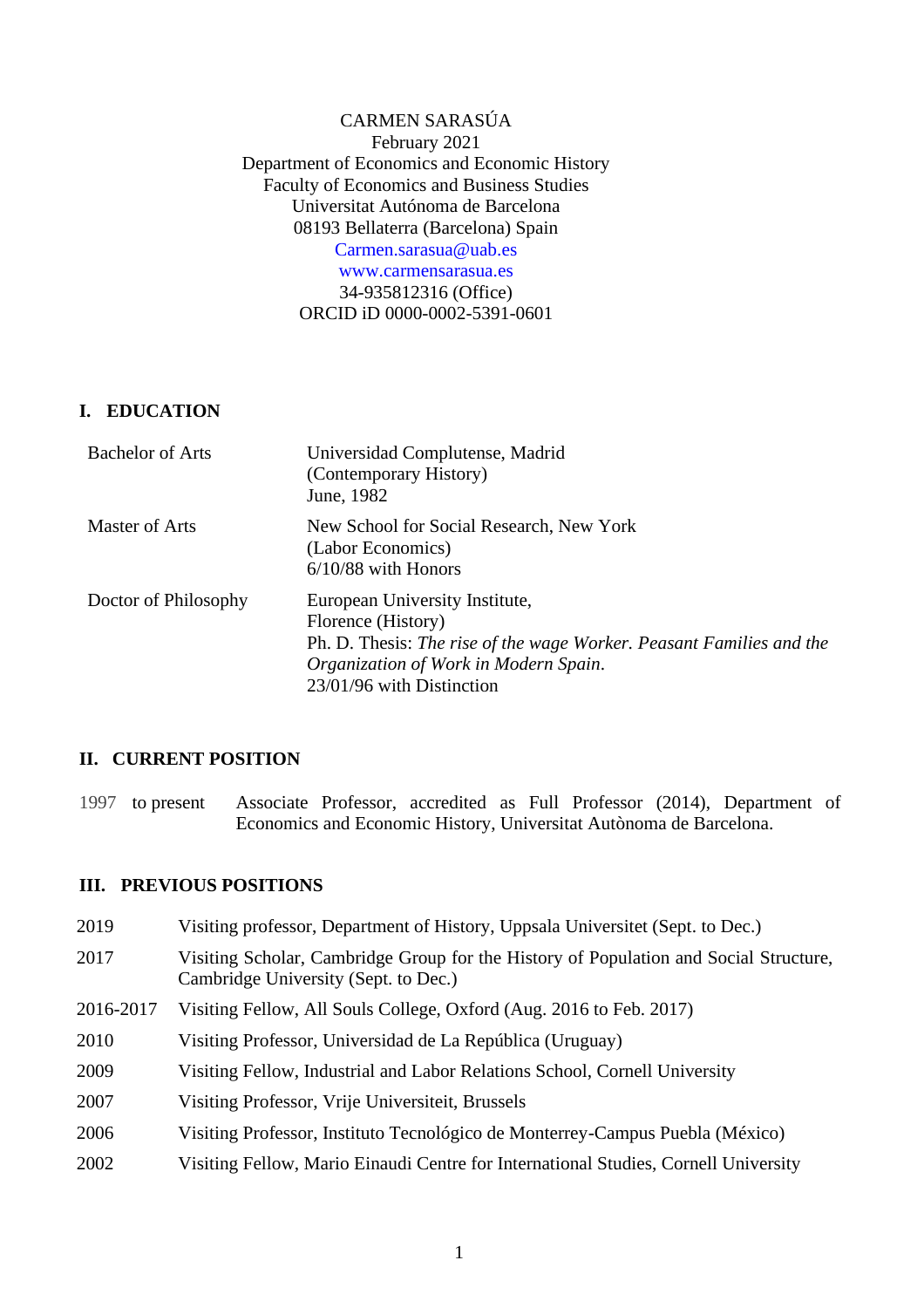- 1996-1997 Lecturer, Labor Relations School, Universitat Pompeu Fabra Lecturer, Department of Economic History, U. Autónoma de Barcelona
- 1995-1996 Lecturer, Center for International Studies, Ortega y Gasset Foundation (Madrid)
- 1994 Research Assistant, European University Institute (Florence, Italy)
- 1989-1991 Spanish Institute of Foreign Trade (ICEX), Research and Publications Department, Ministry of Finance

#### **IV. FINANCED RESEARCH PROJECTS**

- 2018-2021 *La estructura de la ocupación y el ingreso en el largo plazo. Redefiniendo la modernización económica y los niveles de vida en España, 1750-1975* [Occupational structure and income in the long run. Redefining economic modernization and living standards in Spain, 1750- 1975]. Funded by Ministerio de Economía y Competitividad (HAR2017-85601-C2- 1-P) (72,600€). Project leader.
- 2015-2018 *International Network 'Producing Change: Gender and Work in Early Modern Europe'*, funded by The Leverhulme Trust (IN-2015-021). Project leader: Alexandra Shepard, U. of Glasgow.
- 2017-2018 *Red de Excelencia: Red de Excelencia de Historia del Trabajo* (REHT) (HAR2016- 81991- RED). Funded by Ministerio de Economía y Competitividad.
- 2014-2018 *Wages, Women's Participation and Living Standards, 1750-1950.* Funded by Ministerio de Economía y Competitividad (HAR2013-47277-C2-1-P), Project leader.
- 2010-2012 *Reconstructing the Female Activity Rate in Spain, 18th to 19th centuries*. Funded by Ministerio de Ciencia e Innovación (HAR2009-11709), Project leader.
- 2010 *Reconstructing the Female Activity Rate in Western Europe, 18th and 19th centuries* (Exploratory Workshop EW09-285-SCSS, Barcelona November 4-6). Funded by the European Science Foundation (Standing Committee for Social Sciences). Convenor: Carmen Sarasúa. Co-convenor: Jane Humphries (Oxford).
- 2010-2011 *Reconstructing the Female Activity Rate in the territories of the Crown of Aragón, 1716- 1816.* Funded by Institut Catalá de les Dones (U-35/10), Project leader.
- 2009-2013 *UHE. Economic Institutions, Living Standards, Environment.* Research Group (SGR 962). Funded by AGAUR. Project leader.
- 2005-2010 *Gender and Well-being: Interactions between Work, Family and Public Policies* (COST-A34). Funded by the European Science Foundation (ESF) and European Cooperation in the Field of Scientific and Technical Research (COST). Project leader: C. Borderías (UB).
- 2003-2005 *Women's work and union participation during Franco's dictatorship (1940-1980).* Funded by Ministerio de Trabajo y Asuntos Sociales. Project leader.
- 2001-2004 *The socio-economic role of domestic service as a factor in European identity*. Funded by the European Commission. Project leader: A. Fauve-Chamoux (EHESS, París).
- 2001-2003 *Tensions of Europe: Technology and the making of 20th Century Europe*. Funded by the European Science Foundation. Project leader: Johan Schot (Eindhoven University of Technology).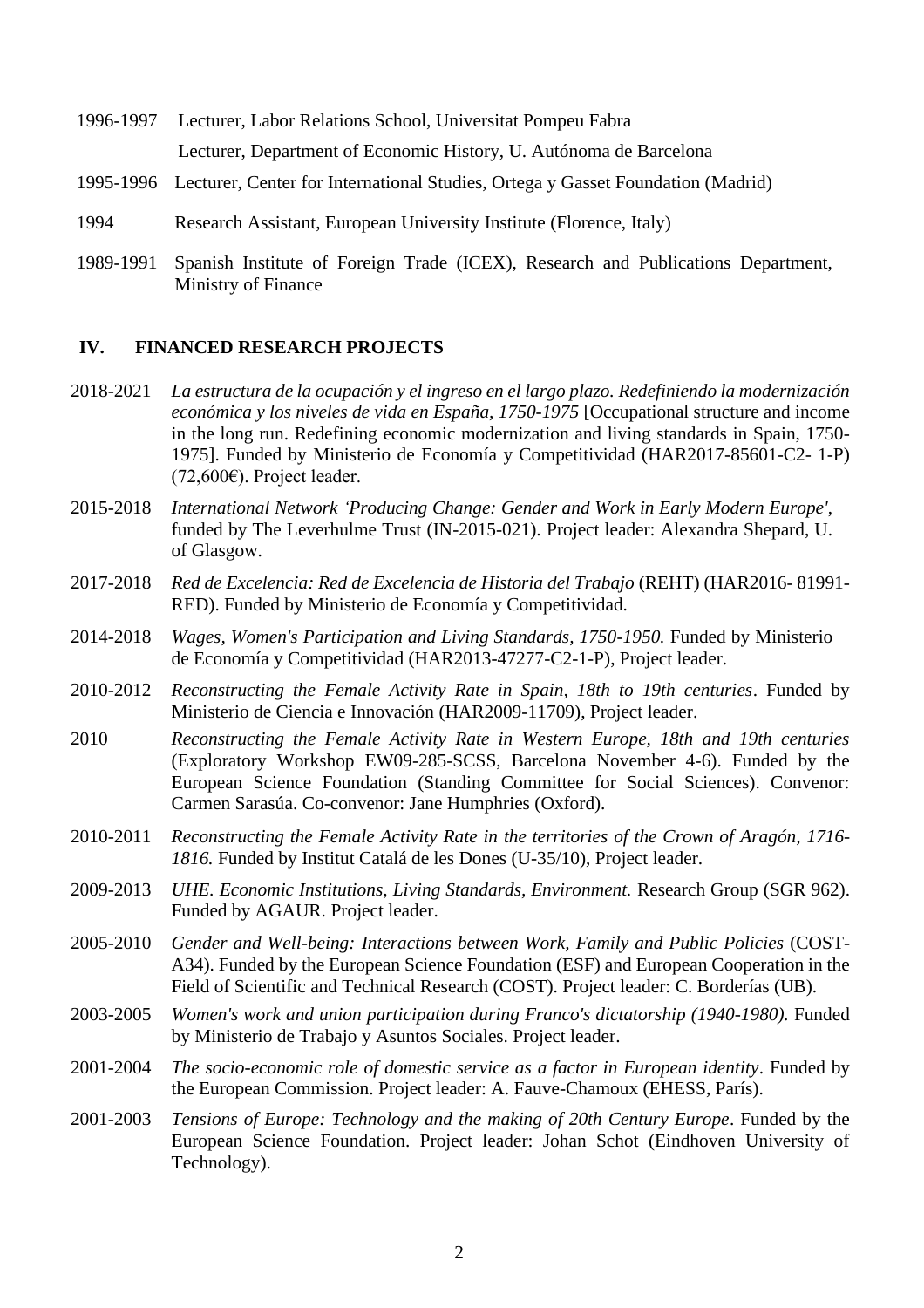1993-1995 *Gender and the construction of working time*. Funded by the European Commission, DG VII. Project leaders: Olwen Hufton and Yota Kravaritou (European University Institute)

#### **V. BOOKS AND EDITED COLLECTIONS**

- 2021 *Wages paid by the city to the countryside. The wages of wet- nurses of foundling hospitals, Spain 1700 to 1900*. [*Salarios que la ciudad paga al campo. Los salarios de las nodrizas de las inclusas en España, 1700-1900]* Editor, Publicaciones de la Universidad de Alicante. ISBN: 978-84-9717-718-4.
- 2005 *Land, shops and kitchens. Technology and the food chain in twentieth-century Europe*, Editor (with P. Scholliers and L. van Molle), CORN (Comparative Rural History of the North Sea Area) Publication Series, n° 7, Turnhout: Brepols Publishers, 296 p. DOI: 10.1484/M.CORN-EB.5.105946
- 2002 *¿Privilegios o eficiencia? Mujeres y hombres en los mercados de trabajo*, Editor (with L. Gálvez), Alicante: Publicaciones de la Universidad de Alicante, 444 pág. ISBN: 978-84-7908-758-6. Introduction: pp. 9-33.
- 1994 *Criados, nodrizas y amos. El servicio doméstico en la formación del mercado de trabajo madrileño, 1758-1868*, Madrid, Siglo XXI, 287 p. ISBN: 978-84-32308529.

#### **VI. JOURNAL ARTICLES (SELECTED)**

- In preparation *"*Feeding the household income. The wages of the wet-nurses of the foundling hospitals, 18<sup>th</sup> and 19<sup>th</sup> centuries" (with P. Erdozain and R. Hernández).
- 2019 "Women's work and Structural Change. Occupational Structure in 18<sup>th</sup> century Spain", *The Economic History Review,* 72 (2), pp. 481-509. [DOI: 10.1111/ehr.12733](https://doi.org/10.1111/ehr.12733)
- 2014 "La desigualdad de género en el consumo familiar. Diferencias de género en la España contemporánea (1850-1930)", *Áreas*, 33, special issue on "Gender inequalities in Contemporary Spain", ed. by C. Borderías y L. Gálvez, pp. 105-120. ISSN electrónico: 1989-6190. ISSN impreso: 0211-6707.
- 2012 "Off the Record. Reconstructing Women's Labor Force Participation in the European Past", *Feminist Economics*, 18 (4): 39-67, with Jane Humphries. DOI: 10.1080/13545701.2012.746465.
- 2007 "Technical innovations at the service of cheaper labour in pre-industrial Europe. The Enlightened agenda to transform the gender division of labour in silk manufacturing", *History and Technology*, 24, 1: 23-39. DOI: 10.1080/07341510701616865.
- 2005 "Criados y mozos en la organización histórica del trabajo agrario", Introduction and edition of an special issue on Farm servants, *Historia Agraria*, 35, p. 3-8.
- 2003 "El oficio *más molesto, más duro*: el trabajo de las lavanderas en la España de los siglos XVIII al XX", *Historia Social*, 45: 53-77. Translated into English as "'The Hardest, Most Unpleasant Profession': The Work of Laundresses in Eighteenth-, Nineteenth- and Twentieth-Century Spain", in A SOCIAL HISTORY OF SPANISH LABOUR. NEW PERSPECTIVES ON CLASS, POLITICS AND GENDER*,* edited by J. A. Piqueras and V. Sanz Rozalén, Berghahn, 2008, pp. 64-90.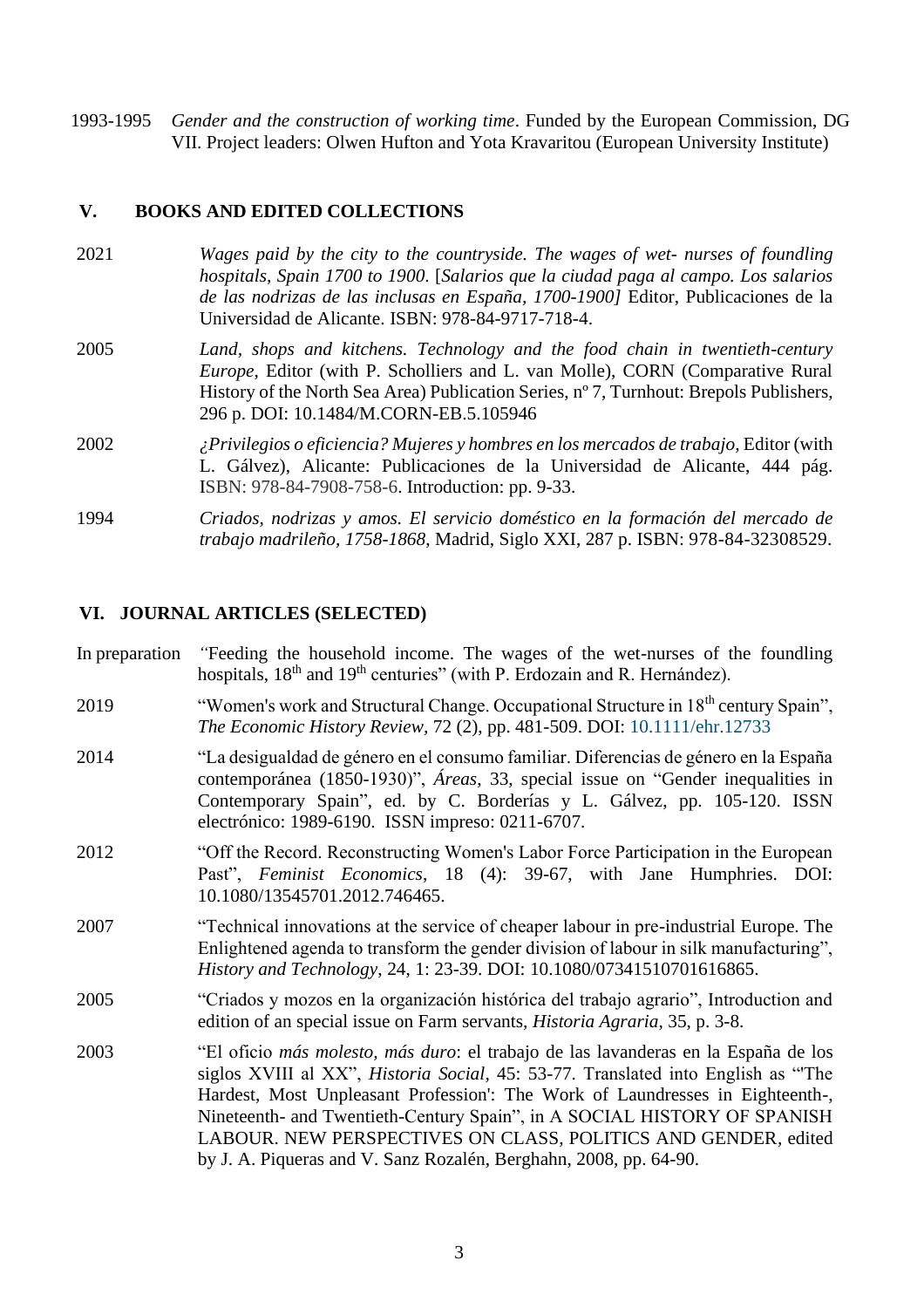| 2002 | "Aprendiendo a ser mujeres: las escuelas de niñas en la España del siglo XIX",<br>Cuadernos de Historia Contemporánea, 24: 281-297. ISSN: 0214-400-X.                                                                              |
|------|------------------------------------------------------------------------------------------------------------------------------------------------------------------------------------------------------------------------------------|
| 2000 | "El análisis histórico del trabajo agrario: cuestiones recientes", <i>Historia Agraria</i> , 22:<br>79-96.                                                                                                                         |
|      | "¿De la vagancia al paro? Las raíces históricas de un concepto", Revista de Occidente,<br>235: 65-84.                                                                                                                              |
| 1999 | "La evolución reciente en nuestra comprensión del funcionamiento económico de las<br>familias", Introduction to Bina Agarwal "Negociación y relaciones de género: dentro<br>y fuera de la unidad doméstica", Historia Agraria, 17. |
| 1998 | "Understanding intra-family inequalities. The Montes de Pas, Spain, 1700-1900", The<br>History of the Family, $3, 2: 173-197$ .                                                                                                    |
| 1997 | "The role of the State in shaping women's and men's entrance into the labour market.<br>Spain in the 18 <sup>th</sup> and 19 <sup>th</sup> centuries", <i>Continuity and Change</i> , 12 (3): 347-371.                             |
| 1995 | "La industria del encaje en el Campo de Calatrava", Arenal. Revista de Historia de<br>las mujeres, 2 (2): 151-174.                                                                                                                 |
| 1994 | "Las emigraciones temporales en una economía de minifundio: los Montes de Pas,<br>1758-1888", Boletín de la Asociación de Demografía Histórica, XII-2/3: 163-179.                                                                  |

#### **VII. BOOK CHAPTERS**

2021 "Rural manufactures", in *The Whole Economy: Working Lives in Europe, 1500-1800*, edited by Maria Ägren, Alex Shepard and Catriona MacLeod, Cambridge University Press.

> "Los salarios de las nodrizas de las inclusas. Ingreso familiar y economía rural" [The wages of the wet-nurses of foundling hospitals. Family income and rural economy], in C. Sarasúa (editor), *Salarios que la ciudad paga al campo. Las nodrizas de las inclusas, 1700-1900* [*Wages paid by the cities to the countryside. Wet-nurses of foundling hospitals in 18th and 19 centuries Spain]*, Alicante, Publicaciones de la Universidad de Alicante. ISBN: 978-84-9717-718-4.

> "Los salarios de las nodrizas de las inclusas de Madrid y La Mancha, 1700-1900" [The wages of wet-nurses of foundling hospitals in Madrid and La Mancha region, 1700- 1900], chapter 9 of Sarasúa, C. (ed.), *Salarios que la ciudad paga al campo. Las nodrizas de las inclusas, 1700-1900* [*Wages paid by the cities to the countryside. Wetnurses of foundling hospitals in 18th and 19 centuries Spain]*, Alicante, Publicaciones de la Universidad de Alicante. ISBN: 978-84-9717-718-4.

> "The Feminization of the Labor Force and Five Associated Myths" (with Jane Humphries), *The Routledge Handbook of Feminist Economics*, ed. by Günseli Berik and Ebru Kongar, Routledge, pp. 167-176. ISBN: 978-03-67074142.

2019 "Becoming mainstream? Placing Women's Work in economic History", in E. Asquer et al. (eds.), *Vingt-cinq ans après: les femmes au rendez-vous de l'Histoire*, Collection de l'École Française de Rome, nº 561, pp. 371-383. ISBN: 978-2-7283-1378-5.

> "The Economy of Work", Ch. 1 of A CULTURAL HISTORY OF WORK IN THE AGE OF ENLIGHTENMENT, vol. 4 of the *Cultural History of Work* Series, edited by Deborah Simonton and Anne Montenach, London: Bloomsbury Academic, pp. 19-37.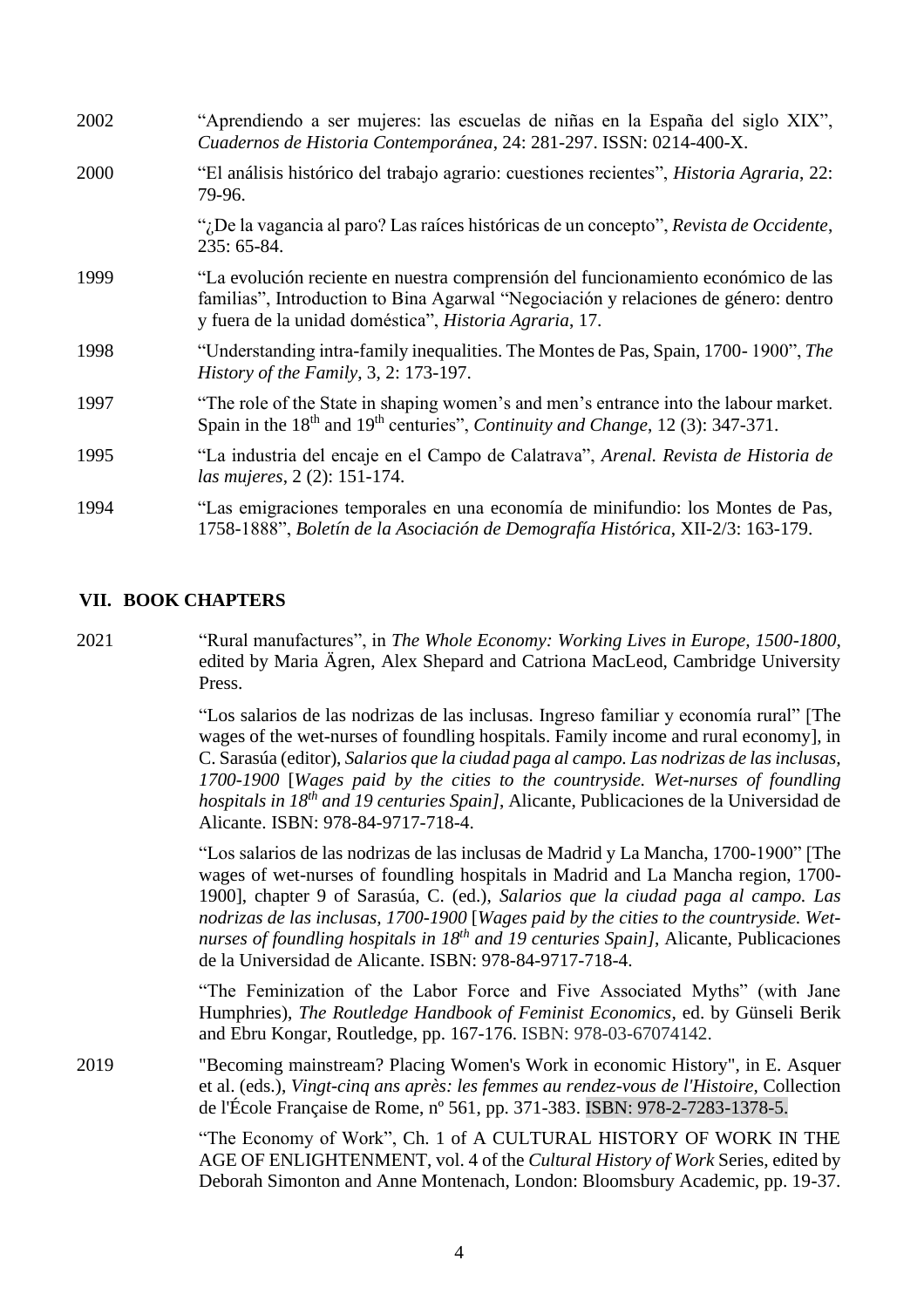ISBN: 978-1474245036.

"Innovaciones técnicas para abaratar los costes del trabajo en la España pre-industrial: el programa ilustrado para la industria sedera", en *Instituciones políticas, comportamientos sociales y atraso económico en España (1580-2000): Homenaje a Ángel García Sanz,* coord. por Francisco Comín, Ricardo Hernández y Javier Moreno Lázaro, ISBN: 978-84-9012-781-0, págs. 189-210.

- 2013 "¿Activos desde cuándo? La edad de acceso al mercado de trabajo en la España del siglo XVIII", in EL TRABAJO INFANTIL EN ESPAÑA (1700-1950), edited by J. M. Borrás, Icaria, pp. 63-90. ISBN: 978-84-9888-550-7. (Also published as Working paper No. 1309 of the Spanish Association of Economic History).
- 2009 "Gender Inequalities in Family Consumption: Spain 1850-1930" (with C. Borderías and P. Pérez-Fuentes), in GENDER INEQUALITIES, HOUSEHOLDS AND THE PRODUCTION OF WELLBEING IN MODERN EUROPE, edited by T. Addabbo, M-P. Arrizabalaga, C. Borderías and A. Owens, Ashgate, pp. 179-195. Also published as Working Paper # 1411 of the Spanish Association of Economic History Series.
- 2008 "Trabajo y niveles de vida en el franquismo. Un estado de la cuestión desde una perspectiva de género" (with C. Molinero), in LA HISTORIA DE LAS MUJERES. PERSPECTIVAS ACTUALES, edited by C. Borderías. Icaria and AEIHM [Spanish Assocation of Women's Studies], ISBN: 9788498880274, pp. 309-354.

"Historia, género y cultura popular", en Tomás M. Mantecón Movellán (ed.), *Bajtín y la historia de la cultura popular: popular: cuarenta años de debate,* Santander: Universidad de Cantabria, pp. 21-32. ISBN: 978-84-8102-500-2.

- 2007 "Por un análisis histórico de las familias como consumidoras", in *[Familia](https://dialnet.unirioja.es/servlet/libro?codigo=397923) y [organización](https://dialnet.unirioja.es/servlet/libro?codigo=397923) social en Europa y América: siglos XV-XX*, coord. by [Francisco](https://dialnet.unirioja.es/servlet/autor?codigo=107942) Chacón [Jiménez,](https://dialnet.unirioja.es/servlet/autor?codigo=107942) Juan [Hernández](https://dialnet.unirioja.es/servlet/autor?codigo=9353) Franco, Francisco García [González,](https://dialnet.unirioja.es/servlet/autor?codigo=9464) ISBN: 978-84-8371- 700-4, págs. 303-316.
- 2006 "Trabajo y trabajadores en la España del siglo XIX", Ch. 14 of HISTORIA ECONÓMICA DE ESPAÑA, SIGLOS XIX Y XX, edited by A. González Enciso and J. M. Matés, Ariel, pp. 413-433.
- 2005 "Were servants paid according to their productivity?" in DOMESTIC SERVICE AND THE FORMATION OF EUROPEAN IDENTITY. UNDERSTANDING THE GLOBALIZATION OF DOMESTIC WORK,  $16^{TH}-21^{ST}$  CENTURIES, edited by A. Fauve-Chamoux, Peter Lang, pp. 517-541.
- 2005 "The rise of a food market in European history" (with P. Scholliers), Introduction to LAND, SHOPS AND KITCHENS. TECHNOLOGY AND THE FOOD CHAIN IN TWENTIETH-CENTURY EUROPE, edited by C. Sarasúa, P. Scholliers and L. van Molle, Comparative Rural History of the North Sea Area (CORN) Publication Series, Brepols, pp.13- 29.
- 2003 "Una política de empleo antes de la Industrialización: paro, estructura de la ocupación y salarios en la obra de Campomanes", in CAMPOMANES Y SU OBRA ECONÓMICA, edited by F. Comín and P. Martín Aceña, Madrid: Instituto de Estudios Fiscales, pp.171-191. **ISBN:** 978-8480081542.
- 2002 "El acceso de niños y niñas a los recursos educativos en la España rural del siglo XIX", in EL NIVEL DE VIDA EN LA ESPAÑA RURAL, SIGLOS XVIII-XX, edited by J. M. Martínez Carrión, Alicante: Publicaciones de la Universidad de Alicante, pp. 549-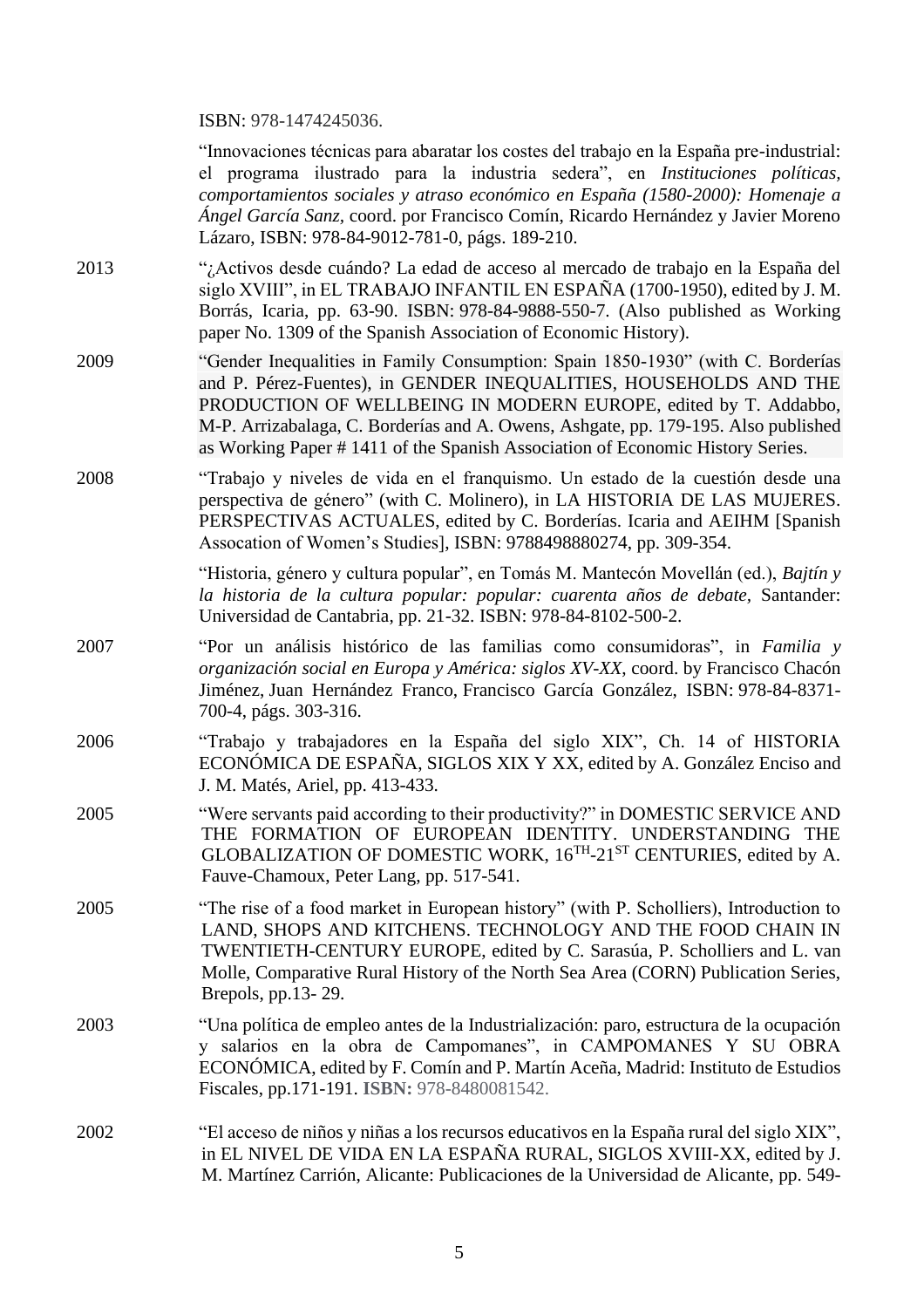609. ISBN: **978-84-7908-668-8.** Translated into French as "Les familles rurales et la scolarisation de leurs enfants au XIXe siecle en Espagne", in F. Boudjaaba (dir.), LE TRAVAIL ET LA FAMILLE EN MILIEU RURAL, XVIe-XXIe SIÉCLE, Rennes: Presses Universitaires de Rennes, 2014, pp. 129-150. ISBN: 978-2-7535-2910-6.

"La desigualdad económica entre hombres y mujeres en perspectiva histórica", in *Las mujeres en la construcción del mundo contemporáneo*, coord. by Teresa Marín Eced and M. Mar del Pozo Andrés, ISBN 8496025071, págs. 85-102.

2001 "Leaving Home to help the family? Male and female temporary migrants in 18th and 19<sup>th</sup> century Spain", in WOMEN, GENDER AND LABOUR MIGRATION. HISTORICAL AND GLOBAL PERSPECTIVES, edited by Pamela Sharpe, Routledge, pp. 29-59. ISBN 978-0415510752.

> "Upholding status: the diet of a noble family in early  $19<sup>th</sup>$  century La Mancha", in FOOD, DRINK AND IDENTITY. COOKING, EATING AND DRINKING IN EUROPE SINCE THE MIDDLE AGES, edited by P. Scholliers, Oxford: Berg, pp. 37-61.

2000 "Migrazioni femminile nella Spagna dei secoli XVIII-XIX: serve, balie ed altre lavoratrice", in LA MONTAGNA MEDITERRANEA: UNA FABBRICA D'UOMINI? MOBILITÁ E MIGRAZIONI IN UNA PROSPETTIVA COMPARATA (SECOLI XV-XX), edited by D. Albera and P. Corti, Gribaudo, pp. 193-209.

#### **VIII. BOOK REVIEWS, PROLOGUES**

| 2017 | Prologue to Luis Bartolomé Marcos y María del Pilar Díaz García, Chicas de hierro.         |
|------|--------------------------------------------------------------------------------------------|
|      | El trabajo de las mujeres en las Reales Fábricas de Artillería de Liérganes y La           |
|      | Cavada (Cantabria): 1759-1837, Ediciones Universidad de Cantabria.<br>ISBN: 9788481028119. |
| 2014 | Cóline Schooni, Trovail fóminin: Deteur ó l'ordrel L'offensive contre la trevail des       |

- 2014 Céline Schoeni, Travail féminin: Retour á l'ordre! L'offensive contre le travail des femmes durant la crise économique des années 1930, *Feminist Economics,* 21:1, pp. 180-185. Spanish version: *Investigaciones de Historia Económica,* 11 (2015): 128- 129.
- 2011 Margarita Vilar Rodríguez, Los salarios del miedo. Mercado de trabajo y crecimiento económico en España durante el franquismo, *Revista de Historia Industrial,* 47: 217- 221.
- 2003 M. E. Turner, J. V. Beckett, B. Afton, Farm Production in England, 1700-1914, *Historia Agraria*, 31: 217-221.
- 2002 Gérard Béaur, Histoire agraire de la France au XVIIIe siecle. Inerties et changements dans les campagnes frangaises entre 1715 et 1815, *Historia Agraria,* 28: 265-270.
- 2001 Carlos Arenas Posadas, Empresa, mercados, mina y mineros. Río Tinto, 1873-1936, *Revista de Historia Económica*, 2: 459-465.

Agustín González Enciso y Rafael Torres (eds.), Tabaco y economía en el siglo XVIII, *Hispania*, LXI/3, 209: 1143-1147.

- 1999 Montserrat Carbonell, Sobreviure a Barcelona. Dones, pobresa i assistencia al segle XVIII, *Recerques*, 39: 212-215.
- 1997 Adelina García Muñoz, Los que no pueden vivir de lo suyo. Trabajo y cultura en el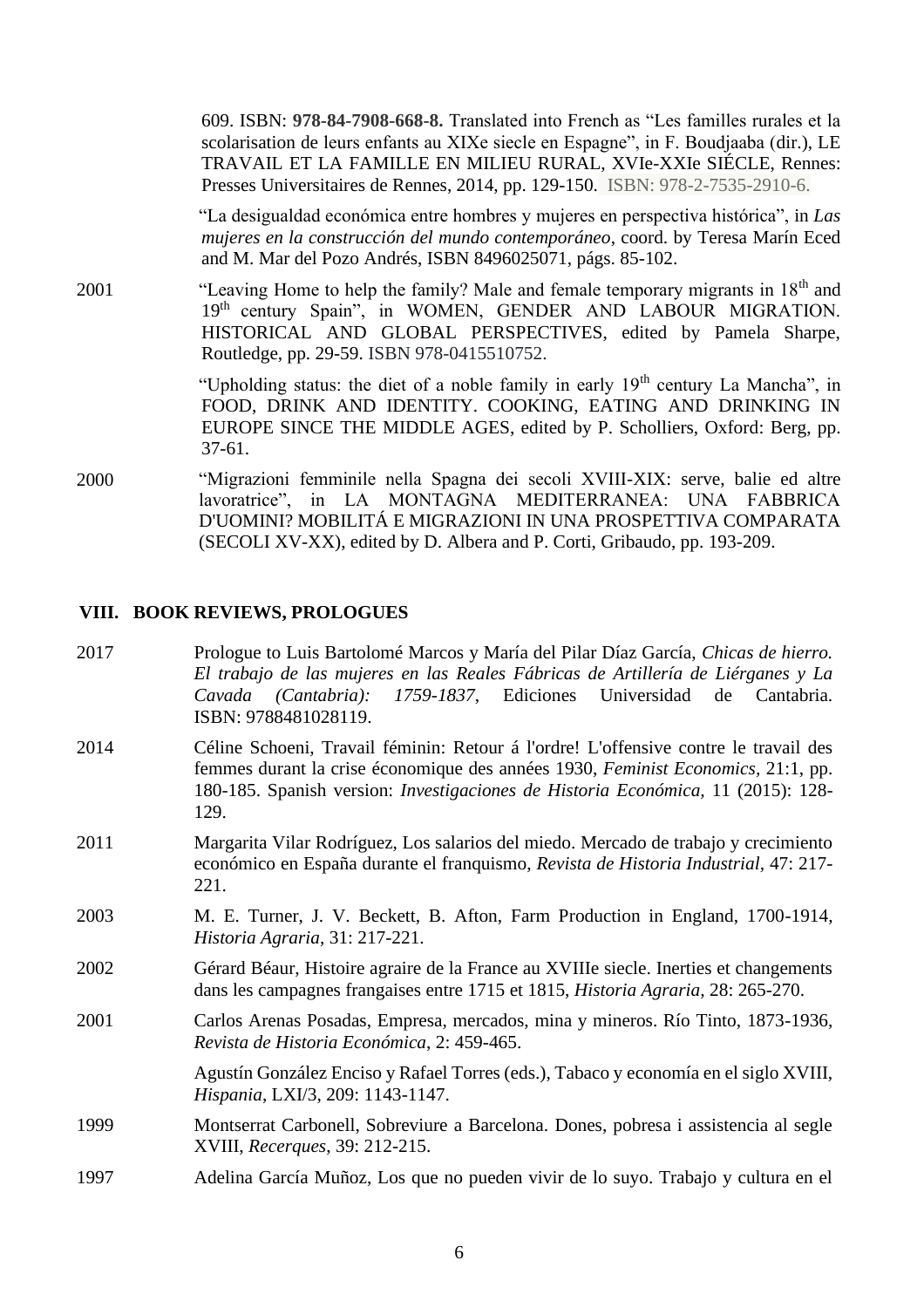|      | Campo de Calatrava, Noticiario de Historia Agraria, 13: 263-266.                                                                                                                                                                                 |
|------|--------------------------------------------------------------------------------------------------------------------------------------------------------------------------------------------------------------------------------------------------|
|      | Catherine Omnes, Ouvrieres parisiennes. Marchés du travail et trajectoires<br>professionalles au 20e siecle, Revista de Historia Industrial, 12: 265-269.                                                                                        |
| 1993 | Nelson Lourenço, Familia rural e indústria. Mudanza social na regiao de Leiria,<br>Revista de Historia Económica, XI (1): 234-238.                                                                                                               |
|      | "La Accademia dei Georgofili y la agricultura toscana: el olivo y el aceite en los<br>estudios Georgofilos", Noticiario de historia agraria: Boletín informativo del<br>Seminario de Historia Agraria, ISSN 1132-1261, 3: 5, 1993, págs. 221-223 |
| 1992 | Ramón Lanza, Población y familia campesina en el Antiguo Régimen. Liébana, siglos<br>XVI-XIX, Revista de Historia Económica, X (2): 326-328.                                                                                                     |
| 1990 | Andrés Barrera, Casa, herencia y familia en la Cataluña rural, Revista de Historia<br>Económica, VIII (3): 689-692.                                                                                                                              |

#### **IX. SELECTED GRANTS**

- 2017 Estancias de movilidad de profesores e investigadores senior en centros extranjeros de enseñanza superior e investigación (September 1 to December 31), *The Cambridge Group for the History of Population and Social Structure,* University of Cambridge, UK.
- 2016-2017 Visiting Fellow (Michaelmas and Hilary Terms), All Souls College, Oxford University.
- 2010 ARCS-DGR Grant for the organization of Conferences of special scientific interest: 2012 Conference of the International Association for Feminist Economics, Barcelona (June 27-29)
- 2010 AGAUR Post-doctorate Research scholarship (2010-BE1-00097), Seminario de Historia Social de la Población, U. of Castilla-La Mancha (September to October, 2010)
- 2007 European Union Erasmus Program for the mobility of EU faculty members, Visiting Professor, Vrije Universiteit, Brussels.
- 2007 ARCS-DGR 2007 (00083) Grant for the organization of Conferences of special scientific interest: Gender and Wellbeing. Social statistics and public policies (COST Project)
- 2002 ARCS-DGR 2002 (00267) Grant for the organization of Conferences of special scientific interest: 2002 Conference on Agriculture and Food. Technology and the making of Europe in the 20<sup>th</sup> century (Tensions of Europe Research Project).
- 2002 Spanish Ministry of Education, Mobility Program for University professors, Visiting Fellow, Mario Einaudi Center for International Studies, Cornell University.
- 1990-1994 Salvador de Madariaga scholarship, Spanish Ministry of Foreign Affairs, European University Institute, Florence.
- 1987-1988 Fulbright Scholarship, Economics Department, New School for Social Research, NYC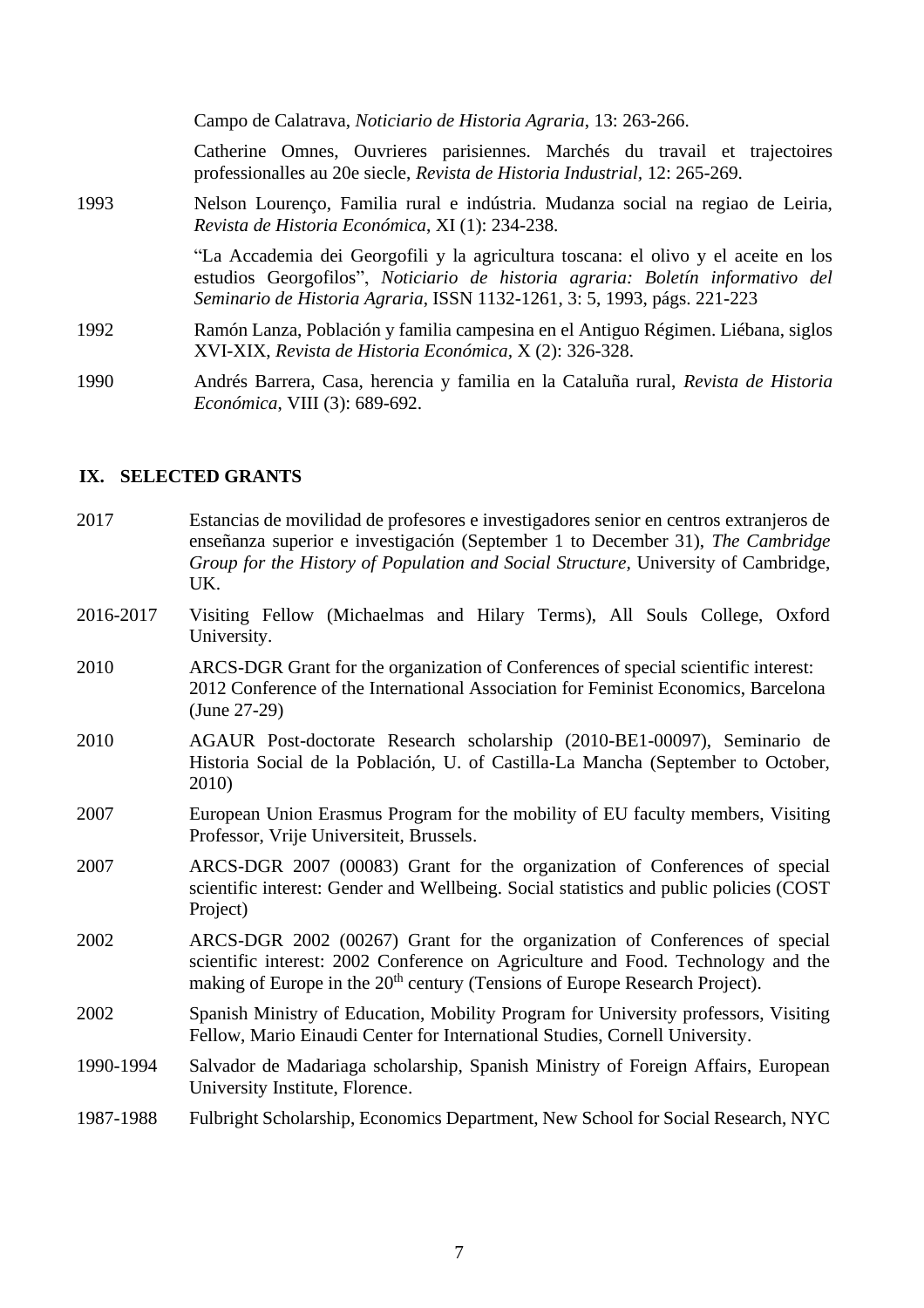## **X. EDITORIAL BOARDS**

| 2008 to present | Associate Editor, Feminist Economics. (2008-2009 Editorial Board member)                                                                          |
|-----------------|---------------------------------------------------------------------------------------------------------------------------------------------------|
| 2008 to present | Advisory Board member, <i>Continuity and Change.</i> (To 2008 Editorial Board<br>member)                                                          |
| 2013 to present | Advisory Board member, <i>Historia Agraria</i> (2006 to 2010 Editor, 2003 to 2005<br>Co-Editor.)                                                  |
| $2020 -$        | <b>Editorial Board Member, Histories</b><br>https://www.mdpi.com/journal/histories/editors                                                        |
| 2003 to present | Advisory Board member, History of Work Book Series, published by the Work<br>and Gender Group (TIG), University of Barcelona and Icaria Editorial |
| 2004 to present | Advisory Board member, University of Cordoba Social History Book Series                                                                           |

### **XI. BOARDS OF PROFESSIONAL ASSOCIATIONS**

| 2009 to 2015    | Board member, International Association for Feminist Economics                                                                                           |
|-----------------|----------------------------------------------------------------------------------------------------------------------------------------------------------|
| 2011 to 2015    | Vice-president, Spanish Association of Economic History. 2009 to 2011 Board<br>member, 2015 Elected General Secretary.                                   |
| 1998 to 2002    | Secretary and Treasurer, Sociedad Española de Historia Agraria.                                                                                          |
| 2009 to 2011    | Board member, Asociación Española de Investigación en Historia de las Mujeres<br>(AEIHM)                                                                 |
| 2000 to present | Board member, European Graduate School for Training in Economic and Social<br>Historical Research (ESTER) U. of Groningen and N. W. Posthumus Institute. |

#### **XII. PROFESSIONAL ACTIVITIES (selected)**

- 2021 Dissertation committee member, Rosa García Sánchez: *El trabajo de las mujeres durante el franquismo en Toledo*, Facultad de Geografía e Historia, Universidad Complutense de Madrid, January 27th.
- 2020 Keynote speaker, Annual Workshop of the Spanish Society of Agrarian History (SEHA): 'Rural History and the Gender approach. Improving the quality and the social relevance of Science'. December 18<sup>th</sup>.

"Wages paid by the city to the countryside", Webinars on The History of Work Series, Red de Excelencia de Historia del Trabajo (REHT), (with P. Erdozain and R. Hernández), December 9.

Master lesson addressed to students of the Doctoral Program in Applied Economics (UAB): "Talking about post-docs applications: hints and strategies", October 15<sup>th</sup>.

Discussant, Doctoral Workshop on the History of Work, organized by the Spanish Research Network on the History of Work (REHT), September 7th.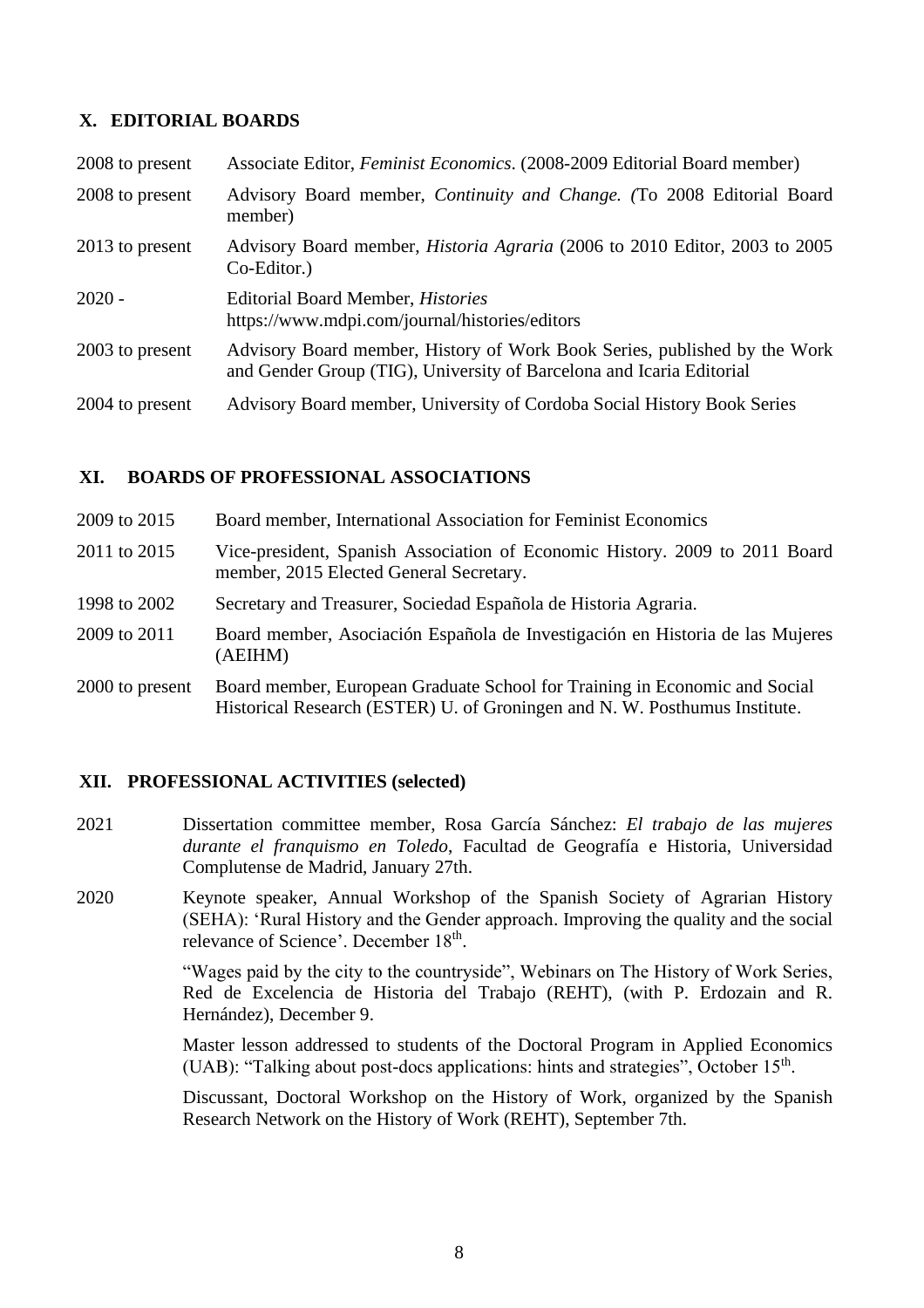Keynote speaker, "Women's work and Structural Change. Occupational Structure in 18th century Spain", V Simposio de Ciencias Sociales, UNACH, Universidad Nacional de Chimborazo (Ecuador), 26 of August.

2019 "¿Qué cambia cuando tenemos en cuenta a las mujeres? La estructura de la ocupación en un país de industrialización tardía". Ciclo de seminarios Flores de Lemus de Historia e Instituciones Económicas, U. de Almería, 12th of December.

> "Las nodrizas de los hospitales de expósitos. Trabajo de las mujeres, sistemas públicos de cuidado y economías campesinas en los siglos XVIII y XIX", U. de Jaén, Nov. 21.

> ENCHOS-III meeting (Comparative History of Population Geography and Occupational Structure), Istanbul 27-30 September, Koç University

> "The Economy of Work in the Age of Enlightenment", Programa de Doctorado interuniversitario DECIDE (Doctorado en Economía Interuniversitario), Universidad de Murcia (May 23).

Discussant, IX Iberometrics Conference, U. de Alcalá de Henares (16-17 May).

'The gender division of labor in rural manufacturing in 18th century Europe', session 'Censuses and the work women really did: case studies 1720-1920', Economic History Society 2020 Annual Conference, Queen's University Belfast (5 -7 April).

Member of Panel awarding International Women's Day Maria Aurèlia Capmany Prize of Barcelona's Town Council.

2018 "Los salarios de las nodrizas rurales, siglos XVIII y XIX", sesión del *XXXVIII Encontro da Associáciao [Portuguesa de Historia Económica e Soci](https://www.aphes.pt/)al (APHES): O género na história económica e social* (U. de Lisboa, 16 y 17 de noviembre).

> "Women's occupations in 18th and 19th-centuries Southern Europe: what could be done?" (with Beatrice Zucca and Filipa Ribeiro da Silva), meeting of The European Network for the Comparative History of Population Geography and Occupational Structure 1500-1900 (ENCHOS), Universitá Bocconi (Milano, 21-22 settembre).

> *Historia del Trabajo: balance y perspectivas,* XVIII TIG Conference on the History of Work and 1st REHT [Spanish Network of History of Work Research Groups] meeting, Barcelona, 6<sup>th</sup>-7th September.

> "Men's Work in pre-industrial Spain: irregular, part-time, seasonal', paper presented at Session 7: Plenary Panel 'The Working Time of Men and Women in Pre-Industrial Europe. From under-employment to industriousness?" *Invisible Hands: Reassessing the* History of Work Conference, 16<sup>th</sup>-18<sup>th</sup> May, Glasgow University.

> "The eighteenth-century economy and the transformations in the organization of work", *Class, gender and childhood in economic development. Conference celebrating the career of Professor Jane Humphries*, All Souls, Oxford (19th-20th April).

> "Wool hand-spinning wages in eighteenth-century inland Spain", paper co-authored with Victoria López, panel: *Women's wages and time allocation in Western Europe during pre-industrial and industrial times (16th -early 20th centuries),* and "*More industrial than once thought*. Occupational Structure in Eighteenth Century Spain", Panel: *Towards an integrated quantitative account of European economic development at the regional level 1500-1914: The promise of occupational structure*. European Social Science History Conference, Belfast, 4th- 7th April.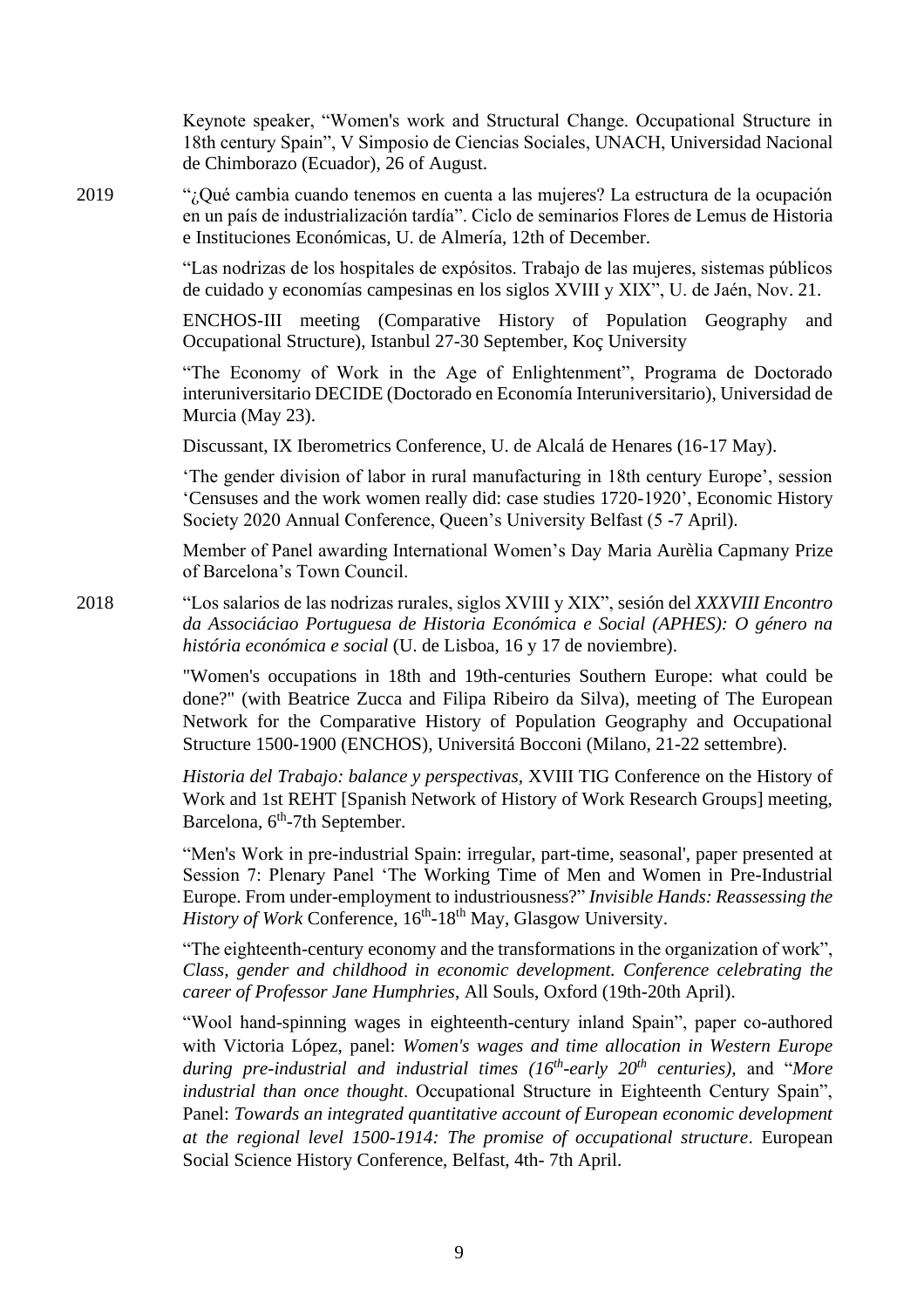"La relación ente escolarización y alfabetización. Las escuelas de niños, niñas y mixtas en la España del siglo XIX", Workshop "Schooling and Literacy", Faculty of Economics, Universidad de Valencia, January 19th.

2017 *Remuneration and Working Time of Men and Women Textile Workers in Eighteenthcentury Spain: Methodological Problems,* Journées d'étude "Rémunérations et usages du temps des femmes et des homes dans le textile en Europe pendant l'industrialisation. Sources et methods de traitement", organisées dans le cadre du Programme ANR TIME-US, Aix-en-Provence, 20-21 October.

> "Working with PSTI. Problems and Future Development", European Network for the Comparative History of Population, Geography and Occupational Structure Inaugural Meeting. 25th to 27th September, Robinson College, University of Cambridge.

> Member of PhD thesis jury, Carmen Maceiras, *Las niñas abandonadas. La inclusa de Madrid y el Colegio de la Paz, (1807-1934),* Universidad Complutense, 11th September.

Gender and Work project meeting. Uppsala University, April 26th to 28th.

"Women's work and structural change. Occupational structure in 18th c Spain", Economic History Department, University of Seville, 30 March.

2016 "Women's work and structural change. Occupational structure in 18th century Spain", Economic and Social History Seminars, All Souls College, Oxford, 23rd October.

> "Mercados de trabajo urbanos, género y movilidad, siglos XVIII y XIX", History and Social Sciences: Economic History debates, Course organized by Casa de Velázquez, Madrid, 30 June.

> "¿La oferta de trabajo de las mujeres dependía de sus salarios? Salarios y actividad de las mujeres en la Castilla del siglo XVIII" (with R. Hernández), paper presented at panel Wages and women's Labor force participation, 1750-1950, XI **ADEH** (Asociación de Demografía Histórica) Conference, Cádiz. 22- 24 June.

> "Participation and evaluation in European Research Council Marie S. Curie Individual Fellowships (IF) Actions", speaker at Conference organized by the UAB Office of International Projects, May 24<sup>th</sup>.

> "Becoming mainstream? Placing women's work in Economic History", paper presented at Conference *Vingt -cinq ans apres. Les femmes au rendez-vous de l'histoire, hier et aujourd'hui*, École Française de Rome, 12-14 May.

2015 Member of review panel of Figuerola Institute of History and Social Sciences, Carlos III University (Oct.)

> 'In-kind and money remuneration of domestic servants in the 18th century. Castilla La Mancha', paper delivered at the *XV Workshop on the History of Work: Wages and other forms of remuneration of work, 18th and 19th centuries*, organized by TIG-UB (Barcelona, June 4-5).

> 'Research on Economics and labour markets from a gender and feminist approach', presented at *Workshop Getting engaged with Gender-sensitive science*, organized by the Observatori per a la Igualtat de la UAB and Project EGERA – Effective Gender Equality in Research, Universitat Autònoma de Barcelona, May 15.

> "Women's work and structural change. Manufactures in 18th-century rural Spain", paper presented at *The Occupational Structure of Britain 1379-1911 Research Group*, Cambridge Group for the History of Population and Social Structure, University of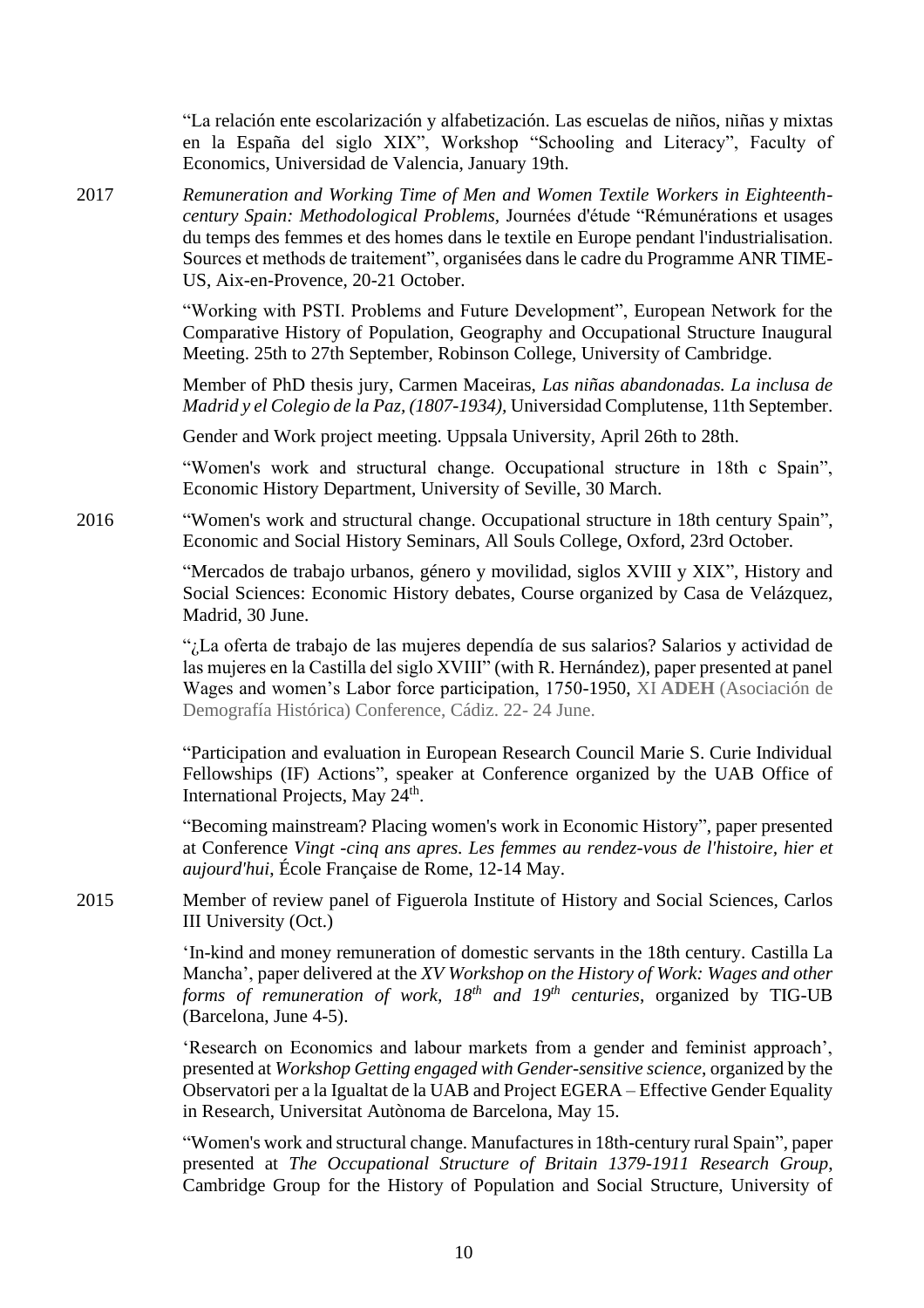Cambridge (Jan. 19), and at All Souls College (Jan.18).

2014 Réseaux, Carrieres, Consommation: les femmes dans l'économie (Espagne, XVIIIe-XXIe siecles), Keynote speaker, Université Paul-Valéry Montpellier 3 (Oct. 9-10).

> "Women's work across time and place: establishing the foundations for comparisons in pre-census Europe", Workshop at University of Glasgow (Sept. 11 and 12).

> "Industry before Industrialization. The organization of manufacturing work in preindustrial Spain", panel co-organized at XI Conference of the Spanish Association of Economic History (Madrid, Sept. 4-5).

> Member, Working Group on Social Economics at UAB (GEDEF d'Economia i Empresa).

> "Feminist Economics" Round Table, Workshop on Social and Solidarity Economics, Fundació Autónoma Solidária (Barcelona April 9-11)

2013 "El peso de las manufacturas en la estructura del empleo española del siglo XVIII", paper and Panel co-organizer: "Industry before Industrialization. The organization of manufacturing work in pre-industrial Spain", preparatory session for XI Conference of the Spanish Association of Economic History (UAM, Madrid, Dec. 13)

> "Reconstructing the economic activity in  $18<sup>th</sup>$  century Spain is possible: the Memoriales of the Ensenada Cadaster", Workshop: *Interrogar al territorio. La encuesta, el catastro y la cartografía como fenómeno y como fuente histórica*, CSIC (Madrid, Dec. 2)

> Guest lecturer, Series on "Historical Crises. The roots of the current economic crisis", Instituto Jerónimo de Uztáriz (Pamplona, Nov. 12)

> Keynote speaker, "Female servants in the Spanish literature of the 18th and 19th centuries. Work, savings, and consumption", Workshop organized by the Association of Spanish Literature, Universidad de Córdoba (Oct. 2-4)

Guest lecturer, Fundación Baltasar Garzón (Torres, Jaén, July 22).

"¿Activos desde cuándo? La edad de acceso al mercado de trabajo de niñas y niños en la España del siglo XVIII", paper delivered at X Conference of the Asociación de Demografía Histórica (ADEH) (Albacete, June 18-20)

Appointed Reference researcher, Universitary Institute "The Court in Europe" (IULCE), Universidad Autónoma de Madrid.

"Women and Men in Economic History: Privilege or Efficiency?" IX Workshop Economy and Society, Department of Economic Theory and History, University of Málaga (April 9).

Guest lecture at "From Sección femenina to the feminist movement. Women, Francoism and Political Transition in Spain", Department of Contemporary History, UAB (Barcelona, March 8).

Keynote speaker, "Rural manufactures in 18<sup>th</sup> century Spain: lace", 'Els tallers de brodats a Sant Llorenç des Cardassar. Dones, treball i manufactura', Sant Llorenç des Cardassar (Mallorca, March 4).

2012 IV Course on Gender and Public Policies: "From 1812 to 2012. Two centuries of changes in the legal, social and economic situation of Spanish women", Universidad Internacional del Mar and U. of Murcia, Cehegín (July 17 and 18)

Member of the local organizer committee, 2012 Annual Conference of the International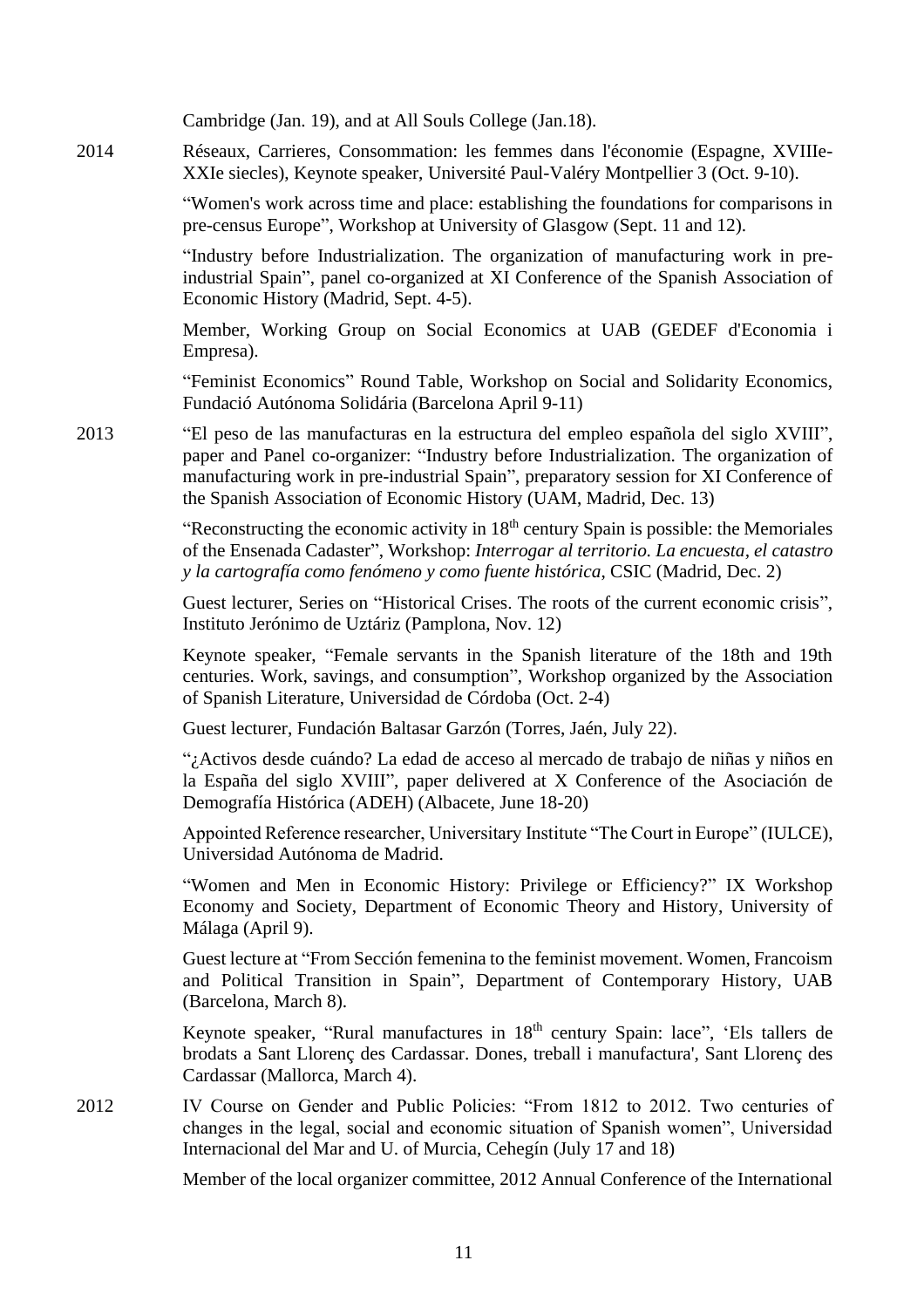Association for Feminist Economics (IAFFE), Barcelona (June 27-29)

Guest speaker, "Towards an Economic History that acknowledges women's work", *Gender and Work in Early Modern Europe,* Conference organized by the Gender & Work project, directed by Maria Agren, The Royal Swedish Academy of Letters, History and Antiquities (Stockholm, May 10-11).

"¿Activos desde cuándo? La edad de acceso al mercado de trabajo de niñas y niños en la España del siglo XVIII", paper delivered at the XII Workshop on the History of Work 'Child Work and Gender', organized by TIG-UB (Barcelona, May 3-4)

"The future of Economics: supply and demand of care", Spring Economic History Workshop, organized by the Cajamar and University of Almería chair, University of Almería (April 17).

"The impact of corruption on economic activity", 19<sup>th</sup> Conference of Students of Penal Law, University of Barcelona (March 22).

2011 Panel discussant, "Travail en famille, travail non rémunéré. Économies familiales, normes et pratiques du travail productif non rémunéré en Europe du XVIè siècle á nos jours", Journée d'études international organized by Laboratoire ICT, Université Paris Diderot-Paris 7 and GRHIS-IRIHS, U. de Rouen (Sept. 16)

> Organizer, panel "Female Labor Participation Rates in Spain, 18<sup>th</sup> and 19<sup>th</sup> centuries", and paper "Economic activity when women's work is taken into account: textile manufactures in 18<sup>th</sup> century Spain", X International Conference of the Spanish Association of Economic History (AEHE), Universidad Pablo de Olavide (Carmona, Sept. 8-10)

> IAFFE 2011 Annual Conference, Hangzhou (China) (June 24-26) "Peasant families and their children' schooling in 19<sup>th</sup> century Spain', paper delivered at Journées d'étude 'Travail, solidarités familiales et mobilité sociale dans le monde rural', co-organisées par le CERHIO et le GDR Sociétés rurales européennes, Université Rennes 2 (May 19- 20).

> Guest lecture "Emplear mujeres para abaratar costes, El programa ilustrado para feminizar la manufactura sedera", Workshop "Vivir en las Luces: las mujeres en el siglo XVIII", Universidad de Santiago de Compostela (El Ferrol, April 4-5)

2010 Panel member, Earl J. Hamilton to the best Economic History article published in international journals in 2009, awarded by the Spanish Association of Economic History  $(AEHE)$ , June  $2<sup>nd</sup>$ .

> "Leaving home to help the family? Impact of female and male migrants on their families' wellbeing, Spain  $18<sup>th</sup>$  and  $9<sup>th</sup>$  centuries", Colloque "Le travail comme ressources. Parcours individuals, mobilité et stretégies économiques dans les villes d'Ancien régime", Centre Maurice Halbwachs (CNRS-EHESS-ENS), financed by the European Union Marie Curie Project *Migrant Work Euro Lab* (Paris, April 8)

> (to present) Representative of the Faculty of Economics and Business at Observatory for Gender Equality, Universitat Autónoma de Barcelona.

> "Female Labor Force Participation in the European Past, c. 1600-1900", paper delivered at 8th European Social Science History Conference (Ghent, April 13-16).

> Lecture "Caring for others. Introducing Feminist Economics", Faculty of Economics and Business Studies, University of León (March 8).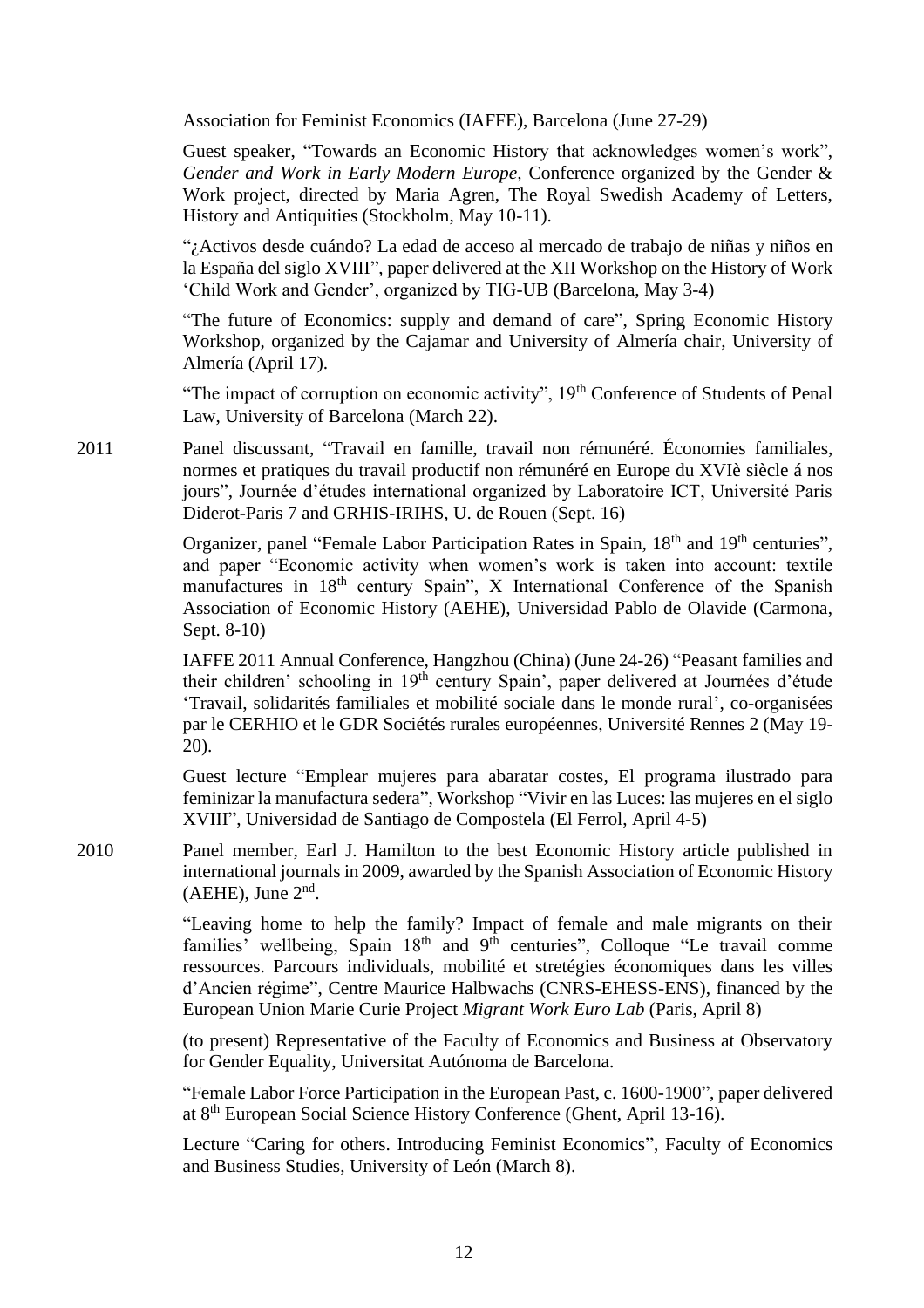2009 Panel member, Docentia in Economic History Prize, awarded by the Spanish Association of Economic History (AEHE), December 2<sup>nd</sup>.

> "New vulnerabilities of women in the new world 'order'", lecture at India International Centre, New Delhi (July 25).

> "Working harder but still poor. The 'industrious revolution' in 18<sup>th</sup> century Spain", paper delivered at session H4: Industrious women and children of the world? Jan de Vries 'industrious revolution' as a conceptual tool for researching women's and children's work in an international perspective, XVth World Economic History Congress (Utrecht, Aug. 3-7).

> Discussant, session "Engendering democracy and work", COST Action A-34, Gender and Wellbeing: Work, Families and Public Policies, Fifth Symposium: "Social Movements and Well Being', International Institute of Social History (Amsterdam, March 4-7).

> Round table on "Equality in the labor market". Fifth Workshop on Gender Equality. Diputación de Alicante (Feb. 27)

2008 "Women, Men, and Technology in the Silk Industry, Spain 18<sup>th</sup> and 19<sup>th</sup> centuries", paper delivered at Society for the History of Technology (SHOT) Conference (Lisbon, Oct. 10-14)

> "Reconstruction of economic activity in Spain,  $19<sup>th</sup>$  and  $20<sup>th</sup>$  centuries", paper delivered at IX Congress of the Asociación Española de Historia Económica (Murcia, Sept 9-12)

> Lecture "The new impoverishment of women and the urgent need for redistributive policies", Women's Worlds 2008, Universidad Complutense (Madrid, July 3-9).

> Chair, session "Care arrangements in Europe", COST Action A-34 Gender and Wellbeing: Work, Families and Public Policies, Symposium: "Gender and Wellbeing: the role of institutions from past to present", CSIC (Madrid, June 24-27)

> Discussant, Round Table "Female Labour Market Participation and Economic Growth", and paper "Gender gap in agricultural wages, Spain 1750-1900", panel "Gender Wage Gaps Revisited: Social, Institutional and Market Processes", Seventh European Social Science History Conference (Lisbon, Feb. 26-28)

(to present) Editorial Board member, *Continuity & Change*

International Workshop "Reconstructing the Female Activity Rate" (UAB, Barcelona).

2007 <sup>T</sup>For an historical analysis of families as consumers', International Congress on Families and social organization in Europe and America,  $15<sup>th</sup>$  to  $20<sup>th</sup>$  centuries, organized by Working group on Familia y Élite de Poder de la Universidad de Murcia and Working Group on Historia Social de la Población de la Universidad de Castilla-La Mancha (December 12)

> Lecture "Technical innovations at the service of cheaper labour in pre-industrial Europe. The Enlightened agenda to transform the gender division of labour in silk manufacturing", Centro de Investigación y Docencia Económicas (CIDE), México DF, November 2.

> "The gender gap in family consumption, Spain 1850-1930", paper delivered at panel "Workers and consumption in Spain and Latin America", Third International Conference of the Mexican Association of Economic History (Cuernavaca, Oct, 2931)

> "The gender gap in consumption, Spain, 1850-1930" (with C. Borderías and P. Pérez-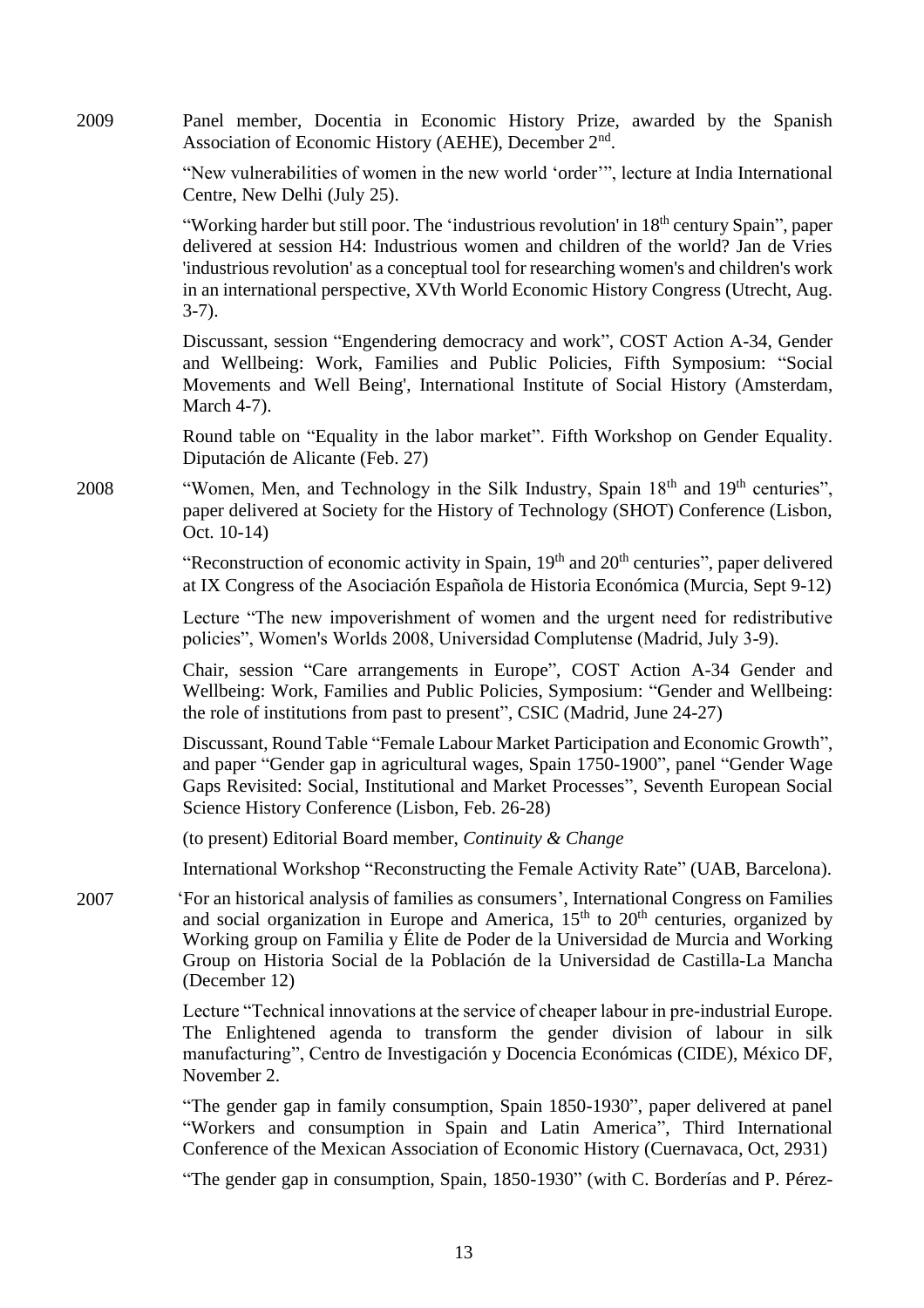Fuentes), COST Action A-34 Gender and Wellbeing: Work, Families and Public Policies, Third Symposium: "Production and Distribution of Well-Being into the Family: Strategies of Remunerated and Non-remunerated Labour and Consumption Patterns", Universidad de Barcelona (June 25-27).

Discussant, Workshop "Obstacles to economic growth in Latin America and Spain, 1790-1850", Fundación Ramón Areces (Madrid, May 18-19)

Discussant of panel "Wellbeing and Inheritance systems. Comparing life courses of heirs and non-heirs", COST Action A-34, Gender and Wellbeing: Work, Families and Public Policies, Second Symposium: "The transmission of Well-Being: Marriage Strategies and Inheritance Systems in Europe  $(17<sup>th</sup>-20<sup>th</sup>$  centuries)", University of Minho (Guimaraes, April, 25-28)

2006 (to 2010) Editor, *Historia Agraria*, Journal of the Spanish Association of Agrarian History (SEHA)

> Organizer, panel 14 "Technology, Gender and the Di vision of Labour', XIV International Economic History Congress (Helsinki, Aug. 21-25). Paper "Technical innovation at the service of cheaper labor in pre-industrial Europe. The Enlightened agenda to transform the gender division of labor in silk manufacturing".

> Discussant, panel "Gender discrimination in the labor markets", Workshop "Income inequality as an economic and political problem: Gender and Territory", organized by Instituto Valenciano de Investigaciones Económicas and Fundación BBVA, U. Pablo de Olavide (Sevilla, March 31).

> Organizer, panel "Work and Living standards in Franco's dictatorship", and paper "Female Labor Force Participation rates in the first decades of Franco's dictatorship", XII International Conference of the Spanish Association of Women's History (AEIHM) (Barcelona, Oct. 19-21)

2005 (to 2010) National representative of Spain, COST Action A34 Management Committee: "Gender and Wellbeing: Interactions between Work, Family and Public Policies", financed by European Cooperation in the Field of Scientific and Technical Research (COST) and the European Science Foundation.

> "Male and female wages in 19<sup>th</sup> century province of Barcelona" (with C. Borderías), VIII Conference of the Spanish Association of Economic History (AEHE) (Santiago de Compostela, Sept. 13-16)

> Guest lecturer, "Rise and decline of rural industries in Majorca, 18th to 19th centuries", U. de les Illes Balears, Majorca (November 25)

> Discussant, panel on "Economía alimentaria", XI Conference of the Sociedad Española de Historia Agraria (SEHA) (Aguilar de Campóo, June 15-18).

> Member of organizing committee, Conference "Joan Scott and the feminist historiography in Spain", Spanish Association of Women's History (AEIHM) (Madrid, May 6-7).

> (to present) Member, General Board of ESTER, European Graduate School for Training in Economic and Social Historical Research.

2004 Chair, session "Gendered Cultures of Invention", 45 Meeting of the Society for the History of Technology (SHOT), Amsterdam (October 8-10)

Lecture "Proto-Industrial textile manufactures in 18<sup>th</sup> and 19<sup>th</sup> centuries La Mancha.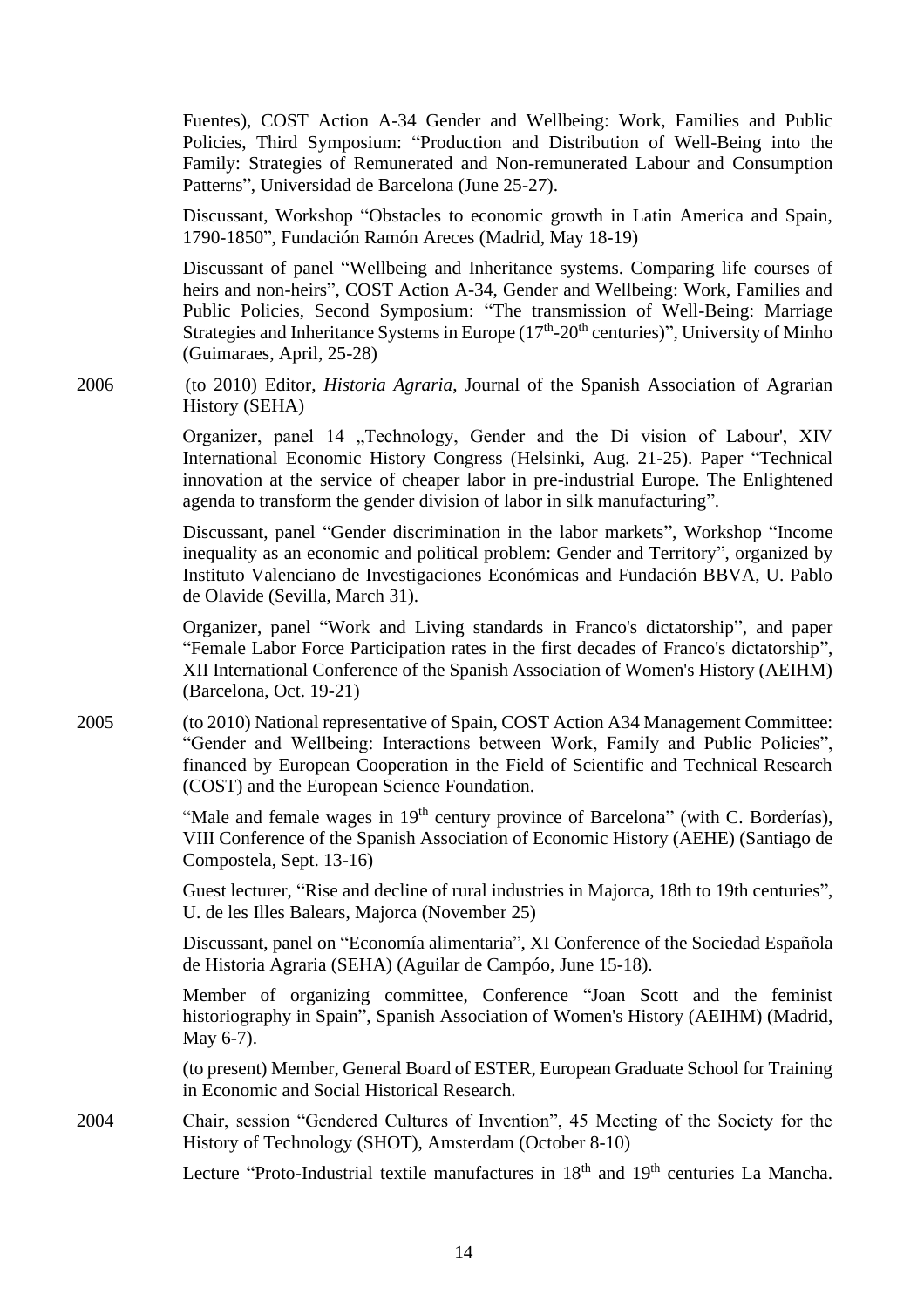|      | Sources and methodologies", Universidad de Castilla-La Mancha y Seminario de<br>Historia Social de la Población, Albacete (Oct. 28).                                                                                                                                                                                                                                                                              |
|------|-------------------------------------------------------------------------------------------------------------------------------------------------------------------------------------------------------------------------------------------------------------------------------------------------------------------------------------------------------------------------------------------------------------------|
|      | Table ronde "Les acquis du Servant Project", Bilans et perspectives du Servant Project.<br>Les lendemains d'un réseau européen, European Network on the Socio-Economic role<br>of Domestic Service as a factor of European Identity, EHESS (Paris, May 13-14)                                                                                                                                                     |
|      | (to present) Board member, Social Agricultural History Series, University of Córdoba.                                                                                                                                                                                                                                                                                                                             |
| 2003 | "Measuring labour productivity in historical agriculture: a critical view", paper<br>delivered at Colloque "Production et productivité agricoles dans le monde occidental<br>(XVIe-XXe siecles)", Institute National de la Recherche Agronomique (INRA) (Paris,<br>Dec. 18-20).                                                                                                                                   |
|      | 'Were servants paid according to their productivity?' paper delivered at Munich<br>Conference "Models of Domestic Service", European Network on the Socio-Economic<br>role of Domestic Service as a factor of European Identity organized by J. Komlos, U. of<br>Munich (Sept. 11-13)                                                                                                                             |
|      | Organizer (with P. Scholliers), 'Agriculture and Food Workshop', Project Tensions of<br>Europe. Technology and the making of twentieth century Europe (Barcelona March 27-<br>$30$ ).                                                                                                                                                                                                                             |
| 2002 | Visiting scholar, Cornell University, Einaudi Center for European Studies (September<br>to December)                                                                                                                                                                                                                                                                                                              |
|      | Organizer, Workshop 'Domestic Service and the Evolution of the Law', European<br>Network on the Socio-Economic role of Domestic Service as a factor of European<br>Identity (Barcelona, Dec. 12-15)                                                                                                                                                                                                               |
|      | Discussant, IX Simposio de Historia Económica, UAB (Barcelona June 6-7).                                                                                                                                                                                                                                                                                                                                          |
| 2001 | Organizer, panel "Women and Men in the labor markets. The historical evolution of<br>entrance and internal mobility mechanisms" (with L. Gálvez), VII Congress of the<br>Spanish Association of Economic History (AEHE) (Zaragoza, Sept. 19-21).                                                                                                                                                                  |
| 1999 | (to present) Board of ESTER, European Graduate School for Training in Economic and<br>Social Historical Research.                                                                                                                                                                                                                                                                                                 |
|      | Discussant, Workshop Wage Systems and Industrialisation in Europe, 19th-20th<br>centuries, Foundation Les Trailles (April 7-11).                                                                                                                                                                                                                                                                                  |
|      | Discussant, panel "From agrarian and female underemployment to present day<br>unemployment", Workshop "Raíces históricas de los problemas de la economía actual.<br>El legado del modelo castizo de desarrollo económico", Real Academia de Ciencias<br>Morales y Políticas (Madrid, April 8-9).                                                                                                                  |
| 1998 | "Migrazioni femminile nella Spagna dei secoli XVIII-XIX: serve, balie e altre<br>lavoratrice", Workshop La montagna mediterránea: una fabbrica d'uomini? Mobilitá e<br>migrazioni in una prospettiva comparata, secoli XV-XX (Cuneo, Oct. 8-10). "Leaving<br>home to help the family? Temporary Migrants in 18 <sup>th</sup> century Spain", XII International<br>Economic History Congress (Madrid, Aug. 24-28). |
| 1995 | 'Becoming wage workers. The role of the State in shaping men's and women's entrance<br>into the labor market', Panel 'Family and Gender: Women's Work and Family Careers<br>in a comparative perspective', Twentieth Anniversary Meeting of the Social Science<br>History Association (Chicago, Nov. 16-19).                                                                                                      |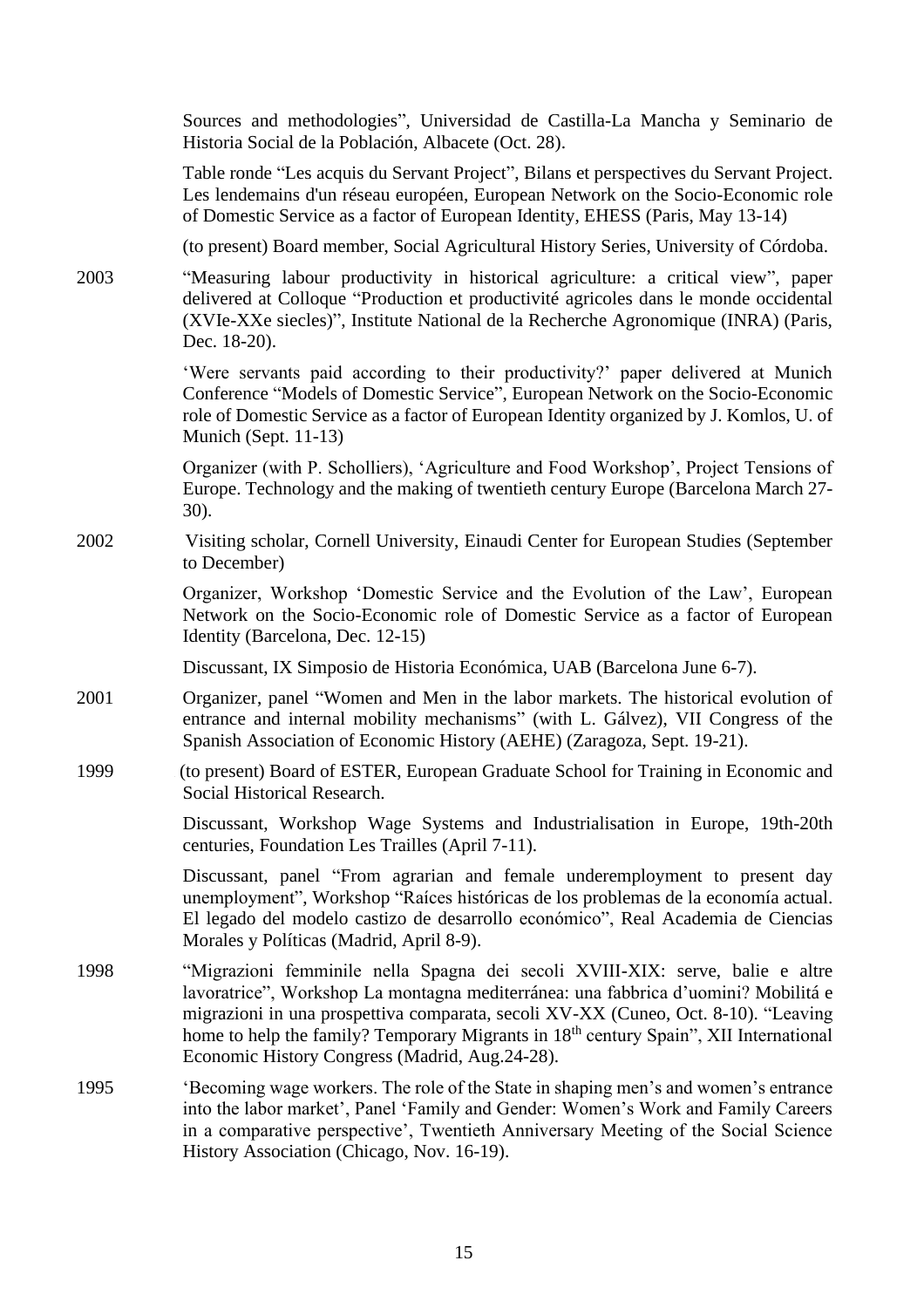#### **XIII. ASSESSMENTS**

**RESEARCH PROJECTS**: European Science Foundation, European Research Council, FONCYT (Agencia Nacional de Promoción Científica y Tecnológica, Argentina), Comisión Sectorial de Investigación Científica de la Universidad de La República (Uruguay), Ludwig Boltzmann Gesellschaft (Austria), Agencia Nacional de Evaluación de Proyectos (ANEP) del MICINN, Vrije Universiteit Brussel (Belgium), Regional Government of Madrid, Agencia de Gestió d'Ajuts Universitaris i de Recerca (AGAUR), Universidad Complutense de Madrid, Universidad Mayor de San Simón (Bolivia). Palgrave Macmillan (Economics), Casa de Velázquez (recrutement des membres scientifiques, 2020- 2021), State Research Agency (Agencia Estatal de Investigación, AEI, MINECO).

**ACADEMIC JOURNALS**: The Journal of Economic History, Economic History Review, Feminist Economics, Historia Agraria, Historia Industrial, Revista de Historia Económica, European History Quarterly, The History of the Family, Continuity and Change, Technology and Culture, Estudios de Historia Social Agraria, Investigaciones de Historia Económica, Historia Social, Food & History, Recerques, Revista Española de Estudios Agrosociales y Pesqueros, Publicaciones de la Universidad de Huelva, Ayer Revista de Historia Contemporánea, Revista de Demografía Histórica.

## **XIV. POSITIONS SERVED AT EUROPEAN SCIENTIFIC INSTITUTIONS**

2015, 2017, 2019. European Research Council, Starting Grants evaluation. Member of Panel SH6-The Study of the Human Past (appointed June 2014).

2014, 2015, 2016, 2017, 2018, 2019, 2020. Marie Sklodowska-Curie Actions "Individual fellowships" (IF). Reviewer in Scientific Panel ECO/SOC (appointed September 2014).

2015, 2017 SAP (Science After the Project) evaluator (qualitative evaluation of the achievements of projects selected for funding through the ERC calls of 2007-2010)

2016 to 2019 Member of the European Science Foundation College of Expert Reviewers (From 20 October 2016 to 19 October 2019).

2008 to 2012 Member of the European Science Foundation Pool of Reviewers (May 1, 2009 to 30 April 2012)

Member of Review College, 2010 EUROCORES Themes proposals

Member of Review Panel, European Science Foundation EUROCORES Programme "Inventing Europe. Technology and the Making of Europe, 1850 to the Present" (June 2006 to September 2010)

National Representative of Spain in the Management Committee of COST Action A34: "Gender and Wellbeing: Interaction between Work, Family and Public Policies" (EUROPEAN COOPERATION IN THE FIELD OF SCIENTIFIC AND TECHNICAL RESEARCH, COST, and European Science Foundation (2005 to 2010).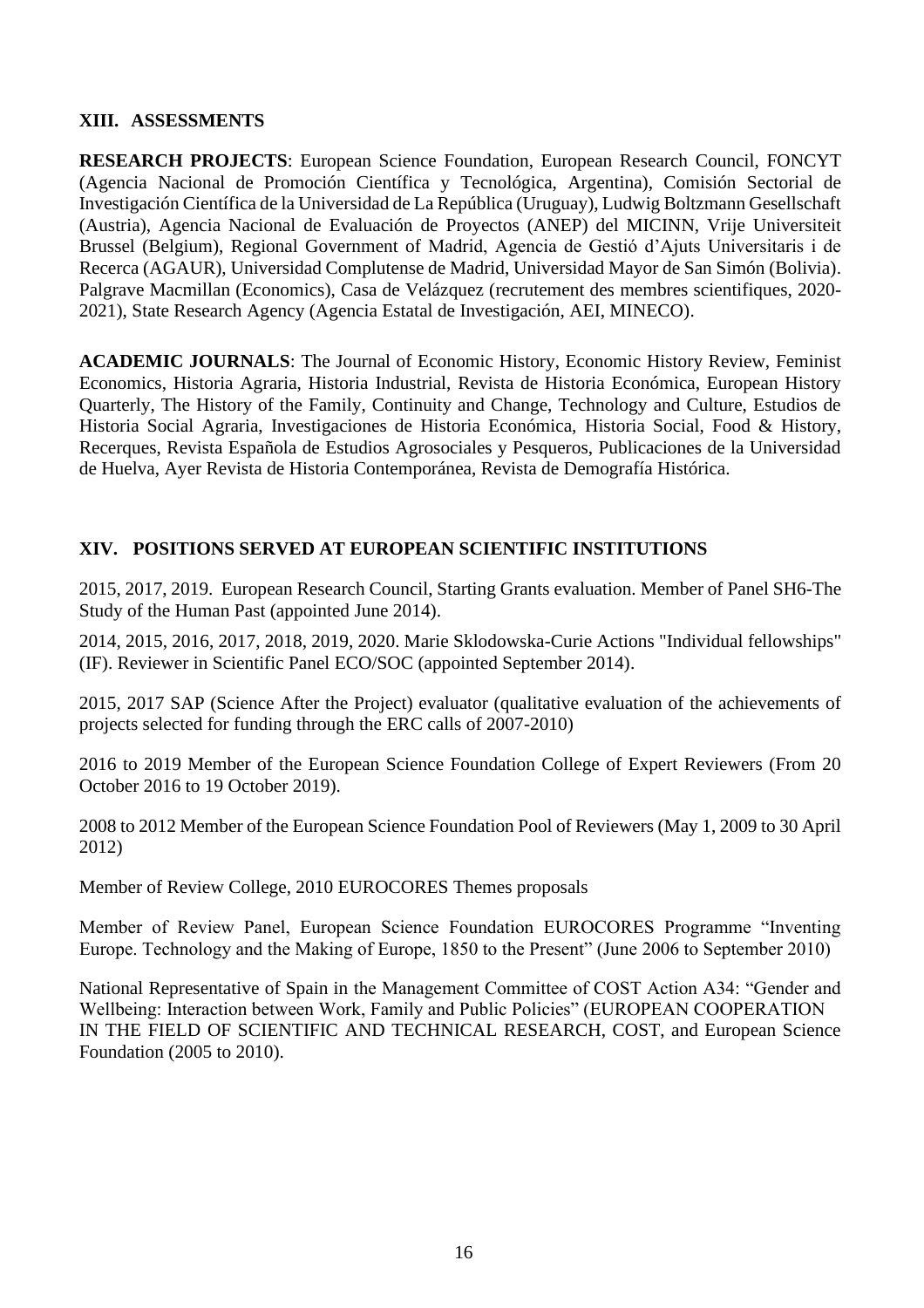## **XV. POSITIONS SERVED AT THE FACULTY OF ECONOMICS AND BUSINESS STUDIES, UAB**

| 2011-2019       | Coordinator of Doctoral Program, Department of Economic History, Universitat<br>Autònoma de Barcelona                                  |
|-----------------|----------------------------------------------------------------------------------------------------------------------------------------|
| 2017 to present | Representative of the Faculty of Economics and Business Studies at the Observatory<br>for Equality, Universitat Autònoma de Barcelona. |
| 2018-2019       | Representative of the Faculty of Economics and Business Studies at the Preparatory<br><b>Commission, Gender Studies Degree</b>         |
|                 | 2019 to present Member of Teaching Commission, Gender Studies Degree                                                                   |
|                 | 2019 to present Chair of Equality Commission, Faculty of Economics and Business Studies                                                |

# **XVI. DIRECTION OF PhD THESIS**

Margarita López Antón: *Tras los pasos de Francisco de Zamora. Trabajo de las mujeres y*  reconstrucción de las tasas de actividad en Cataluña, siglos XVIII y XIX. Universitat Autònoma de Barcelona, Facultad de Ciencias Económicas y Empresariales. Defended: February 23, 2021.

María del Carmen Pérez Artés: *Essays on the Economic History of Numeracy in Spain* Universität Tübingen, Wirtschafts- und Sozialwissenschaftliche Fakultät. Co-director Jörg Baten. Defended: July 27, 2020.

Elías Gaona: *Salarios y organización del trabajo en la zona minera de Real del Monte y Pachuca (México) en los siglos XVIII y XIX*.

Universitat Autònoma de Barcelona, Facultad de Ciencias Económicas y Empresariales. Defended: July 15, 2019

Lei Shi: *The dream and the reality: the rural-urban immigration to Shanghai (19271937).* Universitat Autónoma de Barcelona, Facultad de Ciencias Económicas y Empresariales. Defended: 18 September 2017

Cristian Paul Naranjo Navas: *The Great Depression in Ecuador, 1927-1937. Wages and prices.* Universitat Autónoma de Barcelona, Facultad de Ciencias Económicas y Empresariales Defended: 15 June 2016

Lluís Virós: *Empresa, treball i innovació tecnológica durant el franquisme. El districte industrial de Manresa.* Universitat Autónoma de Barcelona, Facultad de Ciencias Económicas y Empresariales Defended December 3, 2012

María Camou: *Las instituciones del mercado de trabajo en dos ramas de la industria uruguaya, 1900- 1960* (Co-director: Luis Bértola, U. de la República, Uruguay). Universidad de La República (Uruguay), Facultad de Ciencias Sociales. Defended July 26, 2010.

Luisa Muñoz: *Los Mercados de trabajo en las industrias marítimas de Galicia. Una perspectiva histórica, 1870-1936* (Co-director: Joam Carmona, U. de Santiago) Universidad de Barcelona, Facultad de Ciencias Económicas y Empresariales. Defended January 15, 2003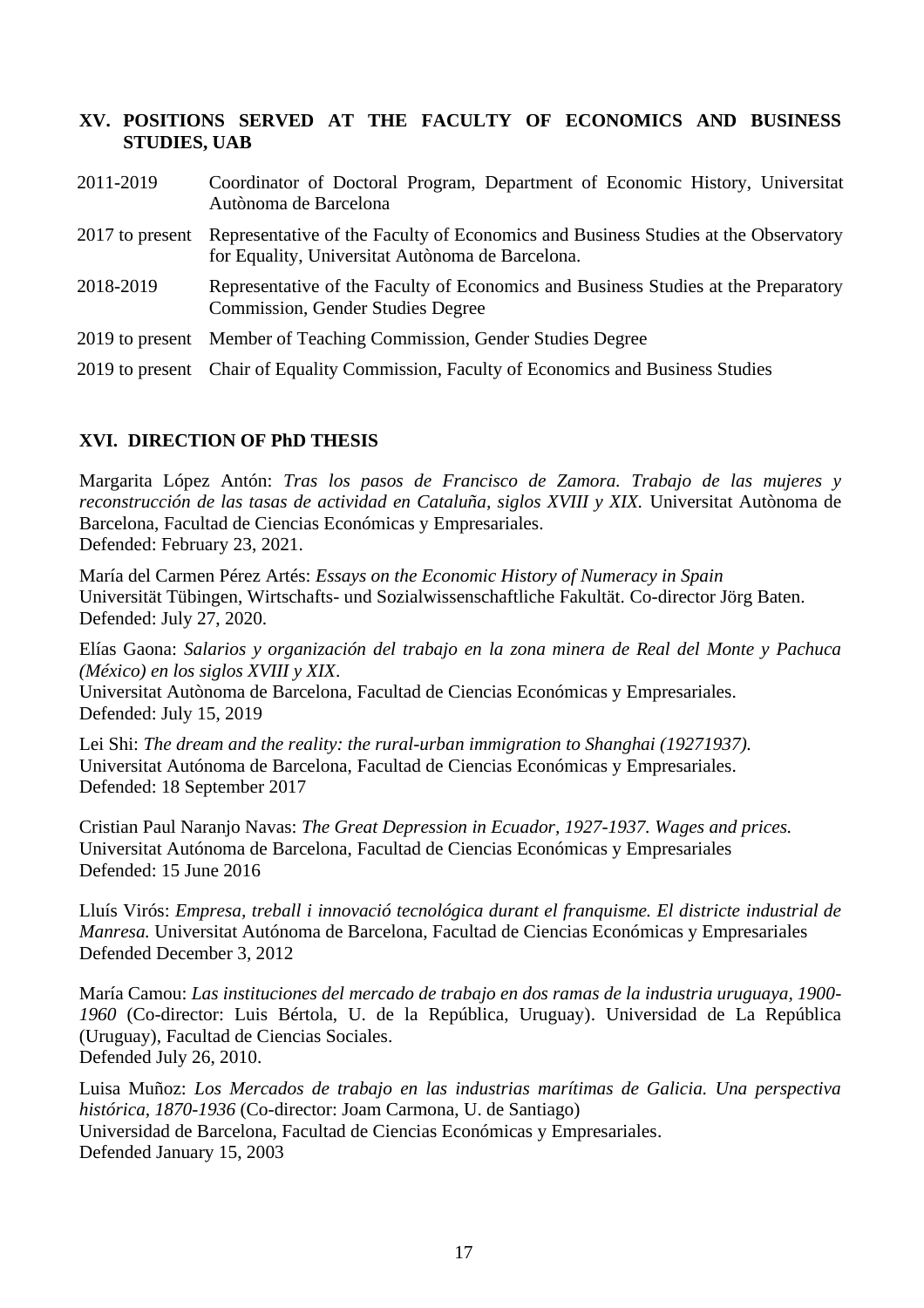Antoni Luchetti: *Canvi Tecnologic i Treball Portuari. Els casos de Barcelona, Marsella i Genova* (Codirector: Carles Sudriá, U. de Barcelona). Universidad de Barcelona, Facultad de Ciencias Económicas y Empresariales. Defended: December 3, 2001

## **XVII. RESEARCH AND TEACHING ASSESSMENTS**

Acknowledged by CNEAI (National Commission for the Assessment of Research Activity) Research six-year periods: 3 (last one from 2008-2013 granted in 2014) Teaching six-year periods: 4

Acknowledged by AQU (Catalan Agency for the Quality of the University System) Research six-year periods: 3 (last one from 2008 to 2013 granted in 2015) Teaching six-year periods: 4

## **XVIII. PRESS ARTICLES**

**La culpa del paro es de los trabajadores** (con L.Benería), *El País*, 24/11/2009

**¿A quién afecta el recorte del gasto?** (con L.Benería), *El País*, 28/10/2010

**Crímenes económicos contra la humanidad** (con L. Benería), *El País*, 29/03/2011

## **XIX. MASTER AND DOCTORAL COURSES**

| 2020-2021 | Course: Discrimination, 2.5 ECTS, in <i>Master in Labor Economics</i> (MiLE), Joint Program<br>UB-UAB.                                                                                                                        |
|-----------|-------------------------------------------------------------------------------------------------------------------------------------------------------------------------------------------------------------------------------|
| 2020-2021 | Course: <i>Innovación</i> y <i>Trabajo</i> , in "Labor markets in a lon-term perspective", 5 ECTS,<br><i>Master Program in Economic History, Joint Program UB-UAB.</i>                                                        |
| 2008-2019 | Course: Transformation and changes in factor markets: the labor market, Master Program<br>in Economic History, UB-UAB-UZ.                                                                                                     |
| 2009      | Visiting professor, Themes in the History of Work, Master Program in Economic History,<br>Universidad de la República, Uruguay (July)                                                                                         |
| 2009      | Research Design Course, European Graduate School for Training in Economic and Social<br><b>Historical Research (ESTER)</b>                                                                                                    |
|           | Master Program in Women's Studies, Gender and Citizenship, UB-UAB                                                                                                                                                             |
|           | Guest Lecturer, 'Gender History and Economic History', Lecture Series Grandes maestros<br>y nuevos valores en Historia contemporánea, Inter- University Master Program in<br>Contemporary History (UIMP, Santander, July 14). |
| 1999-2008 | Inter-university Doctoral Program in Economic History (UB-UAB)                                                                                                                                                                |
| 2007      | Erasmus Visiting professor, Doctoral Program, Vrije Unitersiteit Brussels (Belgium).                                                                                                                                          |